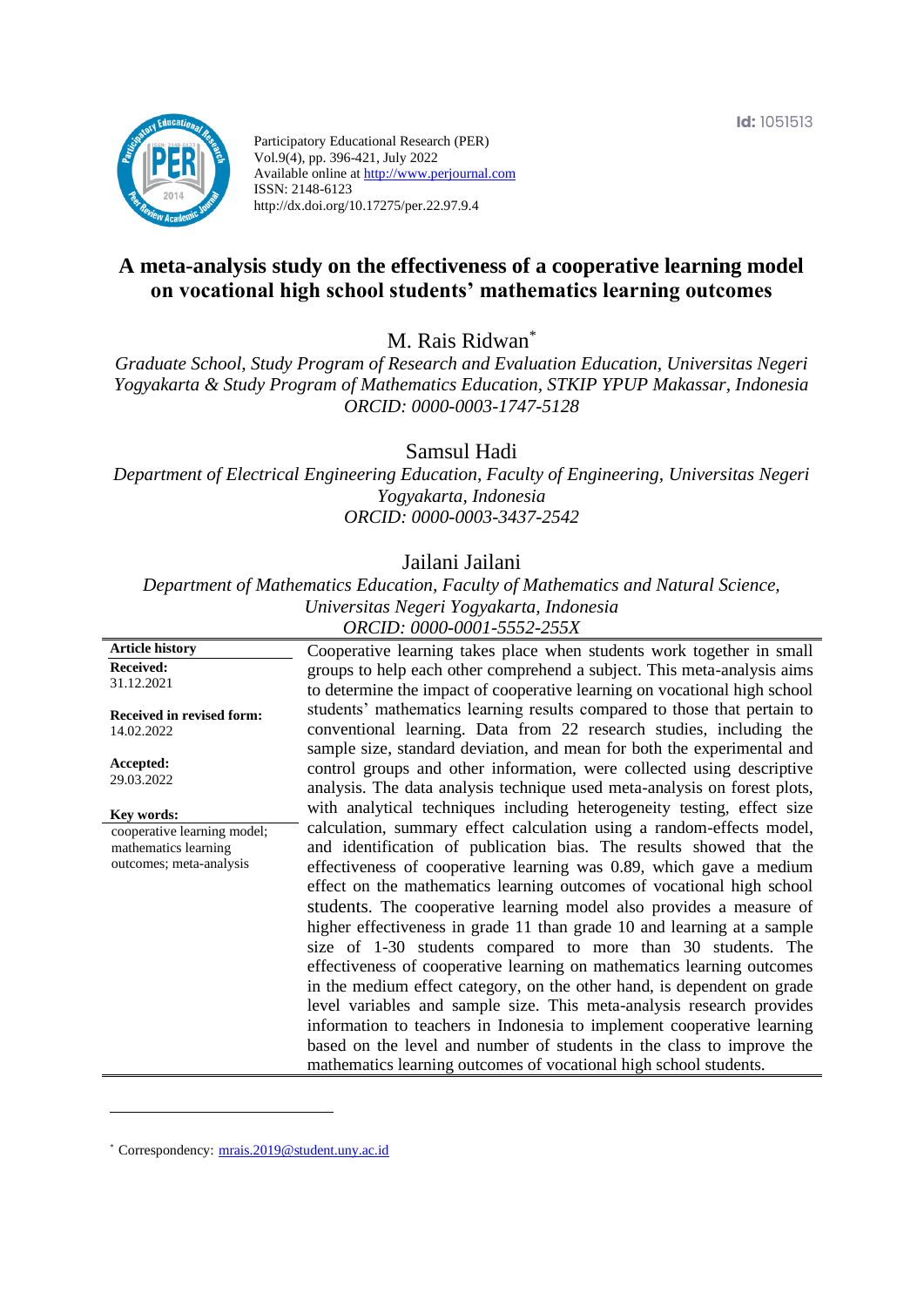### **Introduction**

The international experience reveals that educators have an active role in comprehending and implementing learning activities (Sultana et al., 2009). According to the perception of some teachers in South Sulawesi, Indonesia, the application of critical thinking skills in the mathematics learning process requires support from a variety of sources, including the use of the learning model's suitability with the subject matter and the teacher's knowledge of critical thinking skills indicators (Ridwan et al., 2022). As a result, altering the application of learning is becoming more complex (Smets & Struyven, 2018). Applying the same learning paradigm to pupils from different countries is challenging because they have different learning demands (Santangelo & Tomlinson, 2012). Using a successful learning model in one area and applying it in another area does not ensure success in enhancing learning results. The learning model must adapt to the material and pupils. In Indonesia, most schooling is done by memorization of concepts and formulas. The teacher's teaching method stresses remembering content rather than assessing and synthesizing it (Rodzalan & Saat, 2015; Wijaya et al., 2019). The lecture technique dominates teachers' learning efforts. Students become more passive and desperate for critical thinking when lecturers use the lecture method to convey concepts. (Baguma et al., 2019; Mustofa & Yuwana, 2016).

Students become passive learners when teachers do not enhance their comprehension of the content. If the problem is modified to the level of cognitive aptitude, a child can understand it well. Vygotsky (1978) states that a problem must be in the child's proximal zone. Thus, pupils need new information and mathematical problem-solving skills to help them think of new solutions to difficulties (Grugnetti & Jaquet, 2005). Mathematics learning will be more effective through group activities (Hadi, 2005), where all group members work together for success and common goals. Group work can foster natural social interaction (Zulkardi, 2002). Cooperative learning is a mode of instruction that relies on students cooperating to understand a subject better. According to John Dewey, cooperative learning, which began in the 1970s, was designed to involve students in groups while enhancing individual learning. The cooperative learning paradigm works best when students influence each other (Haller et al., 2000). In this scenario, the teacher can use the concept of group learning to help pupils recognize math difficulties. The cooperative learning model is one of the strategies developed in numerous nations (Rattanatumma & Puncreobutr, 2016). Cooperative learning is one of the most innovative educational approaches today (Surian & Damini, 2014).

Cooperative learning, in general, entails students working in small groups or teams to assist one another in understanding the subject matter (Slavin, 1989; Johnson et al., 2014). Cooperative learning is a learning strategy that enhances learning by engaging students at various knowledge levels in group activities. Cooperative learning has a different form of a model, with each having specific characteristics and advantages. The Johns Hopkins University School of Social Organization Center has created and analyzed a cooperativebased learning paradigm (Slavin & Cooper, 1999). The cooperative learning model consists of the Jigsaw model (Aronson et al., 1978), STAD (Student Teams–Achievement Division) and TGT (Teams–Games–Tournament) (Slavin, 1986), TAI (Team–Assisted Individualization) (Slavin et al., 1984), and CIRC (Cooperative Integrated Reading and Composition) (Stevens et al., 1987). According to Slavin (1983), the differences in cooperative learning are centered on two primary components: the reward system and student assignments. The three award structures are based on group incentives for each learning, group incentives for group output, and individual incentives. However, in other conditions, the application of cooperative learning is also without rewards. Students carried out a task structure centered on groups and individuals. The task structure based on groups describes all group members doing learning

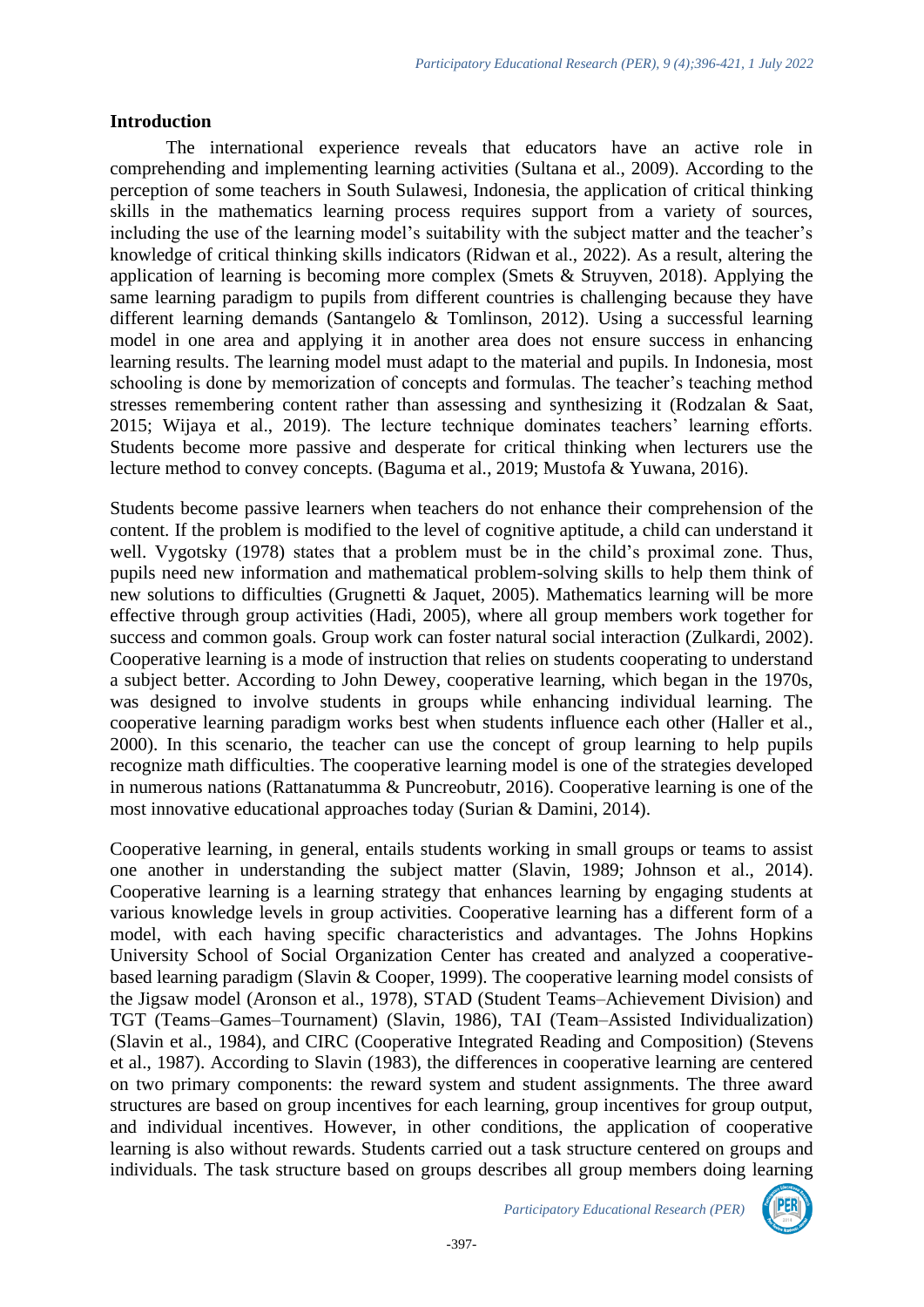activities together and having the same responsibility in completing tasks. Then structure the tasks individually, which means that each member is responsible for each part of the task.

It is evident from the meta-analysis that applying the cooperative learning approach improves student learning outcomes (Bertuccia et al., 2016). Additionally, meta-analysis research indicates that innovative learning models, such as cooperative models with a student-centred approach and collaborative student learning activities, are more effective than traditional teacher-centred learning (Agustini et al., 2021; Capar & Tarim, 2015; Kalaian & Kasim, 2014; Kumar, 2017; Kyndt et al., 2013; Ridwan et al., 2021). Learning outcomes and social and emotional skills are quantifiable elements. Cooperative learning provides benefits for both students and teachers and it is the application to all levels of education (Saborit et al., 2016; Sharan, 2010). Cooperative learning approaches also help students improve cognitive and emotional skills (Parveen et al., 2017; Vega & Hederich, 2015). The cooperative learning paradigm works better for elementary and secondary school students than for college students (Hattie, 2009).

Cooperative learning activities significantly influence students' mathematics learning outcomes and social and emotional abilities. The average mathematical learning outcomes of vocational high school pupils in Indonesia are higher than conventional learning, according to 22 research studies grouped using the cooperative learning paradigm. The findings indicate that cooperative learning significantly impacts students' mathematics learning outcomes. The learning model does not address the subjectivity of the dependent variable when drawing inferences based on average outcomes for each research study result. Meta-analysis research replaces subjective judgments with objective, logical, and evidence-based findings.

Meta-analyses synthesise data from several studies on a single issue for broad generalisation. As a statistical technique, meta-analysis looks at the quantitative results of numerous research to draw broader, more general conclusions (Hunter & Schmidt, 2004; Lipsey & Wilson, 2001). Meta-analysis is a strategy for systematically reviewing empirical evidence and identifying causal links (Durlak, 1998; Rosenthal, 1991). The meta-analysis method provides the effect size by combining the data of multiple studies conducted at various dates and locations on the same issue. The meta-analysis examined data from studies comparing the impact of cooperative learning on mathematics learning outcomes of vocational high school students. Search for research articles in indexed journals SINTA and GARUDA using Google Scholar.

Meta-analysis research on the effectiveness of cooperative learning on student mathematics learning outcomes has greatly aided teachers in implementing these learning activities. The impact of the Two Stays Two Stray paradigm on student learning results (Mansurah et al., 2021) is significant. The Two Stay Two Stray style of cooperative learning also influences high school students' mathematics learning results, with an effect size of 0.445 and an appropriate measure of 0.558. The dependent variables utilized in the meta-analysis are Elementary, Junior High, and High School, and topics are Mathematics, Natural, and Social Sciences. Cooperative learning is also examined by Capar and Tarim (2015) on the dependent variable of students' mathematical abilities based on mathematics learning outcomes and attitudes toward mathematics learning. Compared to more traditional methods that focused on determining the effect size for each dependent variable, cooperative learning had a more substantial effect on students' mathematics outcomes and attitudes. Then, according to Kyndt et al. (2013), cooperative learning in science and mathematics is more effective than in social and linguistic subjects. Cooperative learning in Iran, Turkey, and other Asian countries is



*Participatory Educational Research (PER)*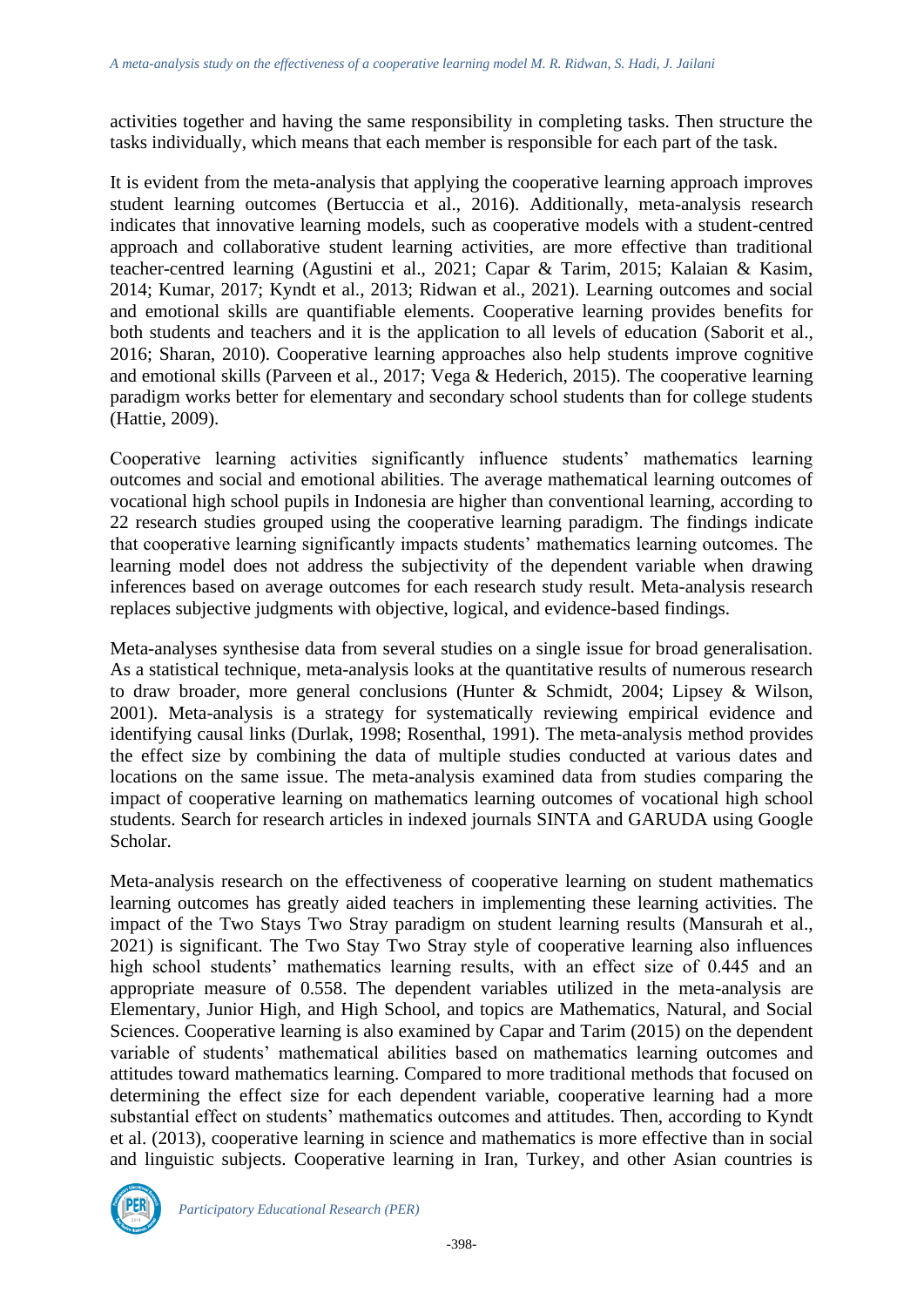more effective than in the US and other EU countries. Another study by Setiana et al. (2020) found that cooperative learning has a weak influence on students' mathematics learning results across all levels of education. The meta-analysis by Agustini et al. (2021) using correlation data demonstrates that the innovative student-centred learning approach is successful on learning outcomes dependent on education level. Early childhood, junior and senior high school, and vocational high school (VHS).

Only a few studies have used meta-analysis to assess cooperative learning's impact on VHS mathematics outcomes. This study used a research study sample with the dependent variable being VHS students' mathematics learning outcomes. This study used a moderator variable based on the level and number of students in the class to determine the cooperative learning model's effectiveness on mathematics learning outcomes. Other moderator factors include Google Scholar, SINTA, and GARUDA indexed journals. The independent variable is Indonesian cooperative and traditional learning models, and the dependent variable is VHS students' mathematics learning outcomes. Sample size, mean, and standard deviation are also descriptive data analysis criteria. These findings come from experimental and control classes using the cooperative learning approach. Then, using the forest plot analysis results and a random-effects model, determine and evaluate the learning efficacy. Forest plot analysis with the Trim and Fill model is used to validate the difference in the effectiveness of the two learnings on the mathematics learning outcomes of VHS students.

# **Method**

### *Research Designs*

This study uses meta-analysis to discover papers that broadly and accurately relate cooperative learning to mathematics learning results for Indonesian VHS students. Metaanalysis is frequently used to combine and evaluate data from several research articles that investigate and test conceptual study topics and hypotheses (Hedges & Olkin, 1985; Glass, 1982; Lipsey & Wilson, 2001; Hunter & Schmidt, 2004). Identifying all relevant research papers, classifying those that meet the requirements, computing effect sizes, conducting statistical analysis using the effect sizes, and evaluating the results (Durlak, 1998; Höffler & Leutner, 2007). Also, other meta-analysis techniques (Card, 2012; Cooper, 2010; Borenstein et al., 2009) include defining the problem, searching the literature for relevant information, assessing the study's quality, interpreting the findings, and reporting the findings.

# *Research Procedure*

As part of this study's meta-analysis, students from Indonesian vocational high schools were asked to rate their math teachers' effectiveness in teaching cooperative learning. Then search Google Scholar, SINTA, and the GARUDA portal for "the effectiveness of cooperative learning mathematics learning outcomes for vocational high school students" or "the effect of cooperative learning mathematics learning outcomes for vocational high school students." The following step is to gather data on research findings based on independent factors, such as the experimental group's cooperative learning model and the control group's traditional learning. The dependent variable is the VHS students' mathematics learning outcomes. The search results are then re-identified and reviewed to determine which research studies match the requirements. The identification is based on the type of research using quasi-experimental research and the availability of descriptive data analysis results, including sample size, standard deviation, and mean for both learning in the experimental and control

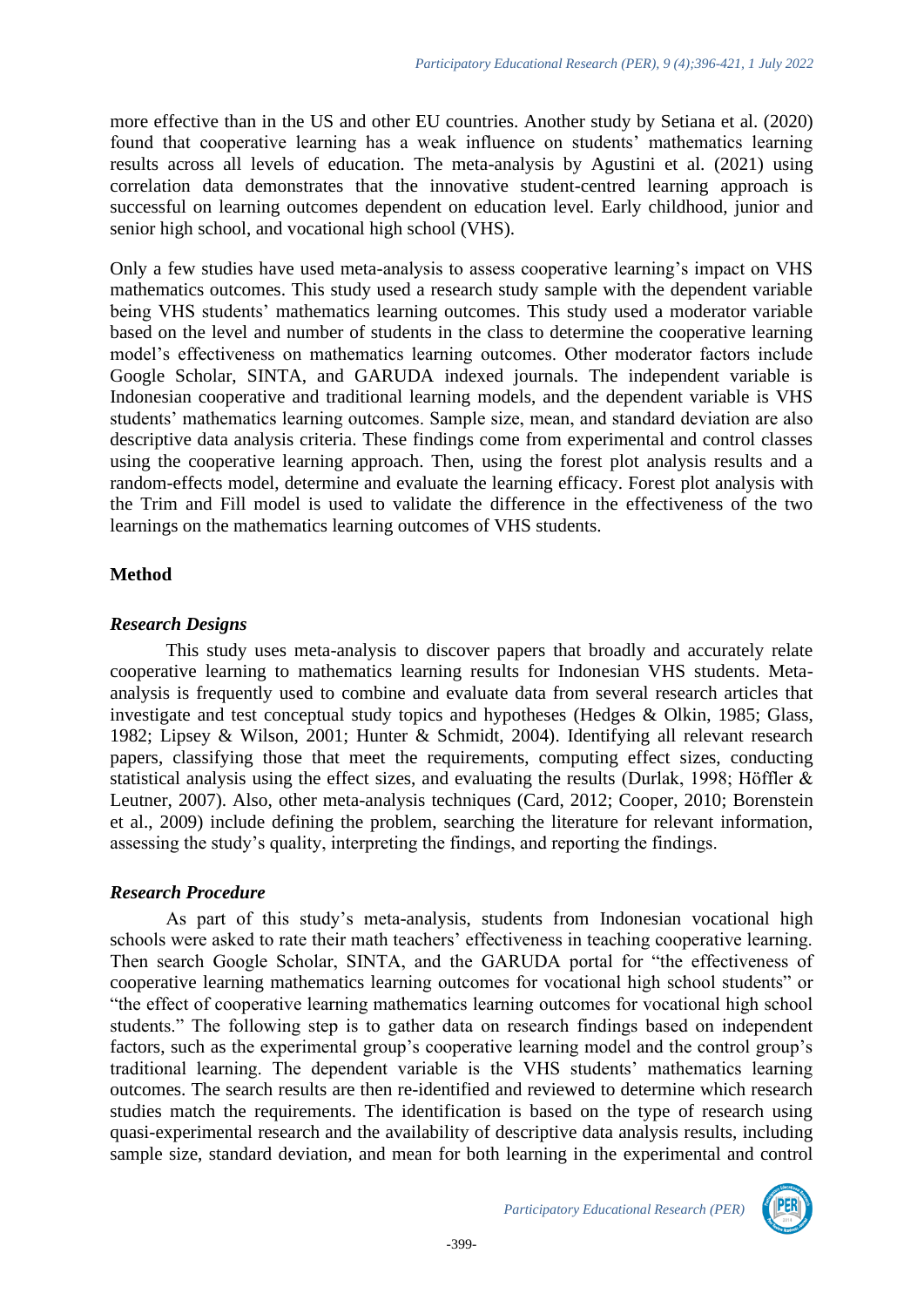



Figure 1. Flowchart of the Study Literature Search Process

The results of the study literature search procedure depicted in Figure 1 were then analysed by grouping and categorizing them according to the author's name and year of research and information data from descriptive data analysis for the two applications of the learning model. The final step in this meta-analysis is to look at studies that meet the requirements for heterogeneity, effect size calculation, forest plot, funnel plot, and publication bias.

Each research study's effect size was calculated using the heterogeneity test to identify the effect model utilised in subsequent meta-analysis. After the forest plot analysis, each sample used in the meta-analysis is given an effect size value and a summary effect size value with a lower and upper bound. Other evidence supports the finding of each research study that cooperative learning is more effective than traditional learning in increasing mathematics outcomes for VHS students. The funnel plot meta-analysis approach describes the effect size as a circle spread in a pyramid. Visually identifying the sample utilised in the meta-analysis can be done using the plot analysis results. The examination of biased publications is a step in the meta-analysis. Using funnel plots, Rank correlation and regression, and the Fail-Safe *N* technique, we could find out if there was a lot of publication bias.

# *Data Collection*

The data were gathered through a literature evaluation that included research using cooperative learning models in the experimental class and traditional learning in the control class. Meanwhile, the dependent variable in this study is the mathematics learning outcomes of VHS students. The moderator variable in this meta-analysis research is grade 10, with 16

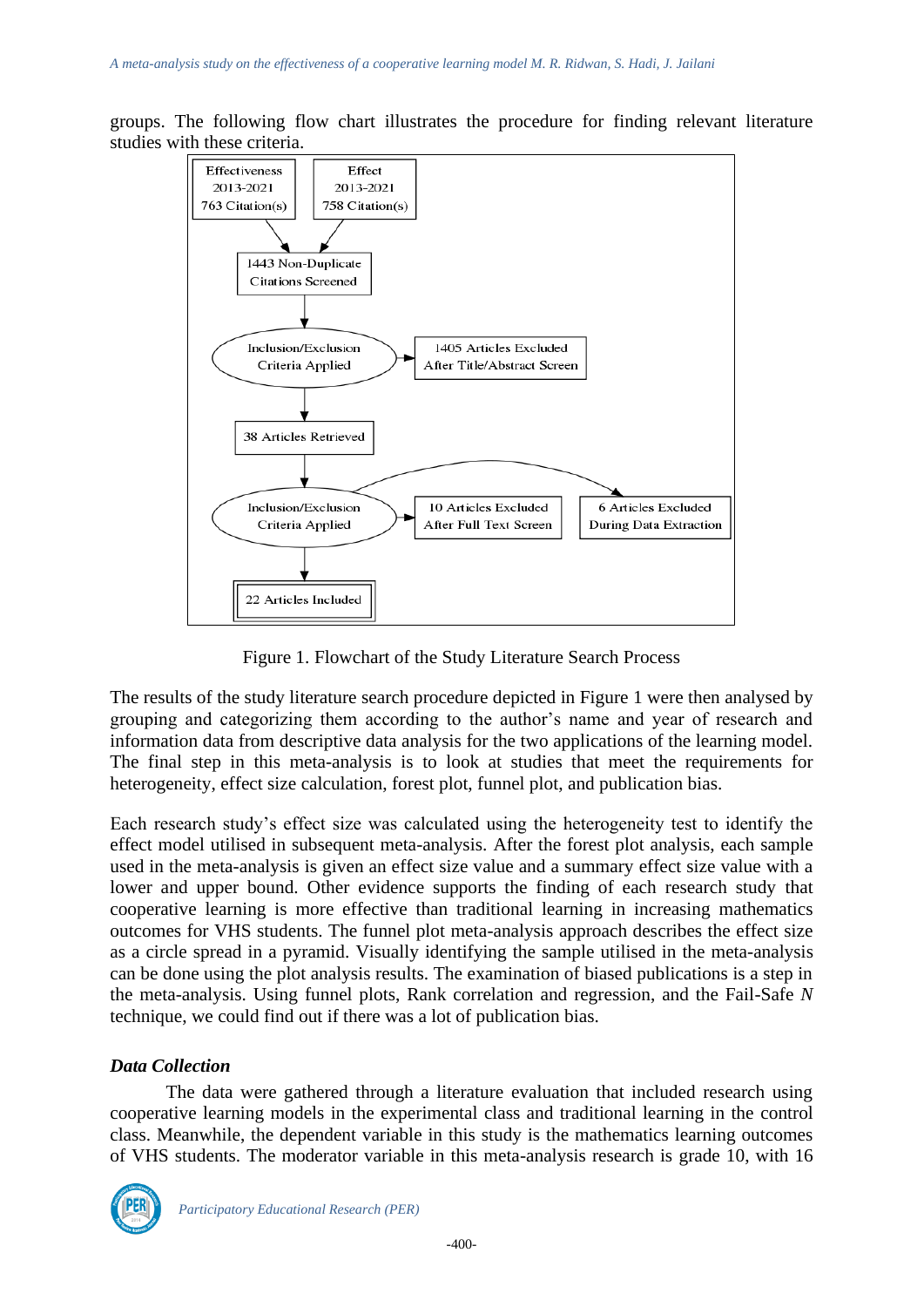studies, and grade 11 learning with the rest. Other criteria are Google Scholar, GARUDA, and SINTA indexed research studies from 2013-2021. The research study criteria results were grouped and then coded based on the descriptive analysis of the two learning groups' application to the mathematics learning outcomes. It is a difference between the experimental and control groups on a measurable variable (Lipsey  $\&$  Wilson, 2001). The descriptive analysis yielded sample size, mean, and standard deviation from the two learning models to assess mathematics learning results. Search the indexed journals SINTA and GARUDA using the Google Scholar search engine. The literature search yielded 22 research studies, 16 journals, and six proceedings. Some of the ten research papers used SINTA and GARUDA indexed journals, while others used Google Scholar solely indexed journals. Then the findings of descriptive data analysis based on learning in the experimental and control groups were coded with sample size, standard deviation, and mean.

### *Data Analysis*

This study combined meta-analysis with forest plot analysis to uncover and generalise prior research findings. Studies compare successful cooperative learning effects on VHS students' arithmetic learning outcomes. Both groups are identified and validated for learning effectiveness. The forest plot technique calculates summary effect values based on the impact size of each meta-analysis sample. Determine the learning efficiency of the dependent variable by combining the estimated summary effect size and the estimated *z* value with the *p*value. Reject the hypothesis that the effectiveness of the two learning models differs if the estimated value of *z* is less than 0.05 and the estimated summary effect size is zero (Retnawati et al., 2018). Heterogeneity testing is done before the forest plot analysis. The heterogeneity test determined if the meta-analysis utilised a random or fixed-effect model. Testing for heterogeneity can use the Q,  $\tau^2$ , or  $I^2$  parameters (Retnawati et al., 2018).

This study's heterogeneity test uses *Q*-statistical analysis's *p*-values,  $\tau^2$ , and  $I^2$ . The heterogeneity condition means the meta-analysis data pool has multiple data distributions (Lipsey & Wilson, 2001). The heterogeneity test conditions were met if the *p*-value was smaller than the significance level. The following test employs  $I^2$  parameter values with low, medium, and high heterogeneity levels based on the  $I^2$  value requirements for 25% - 50%, 51% - 75%, and over 76% (Borenstein et al., 2009; Cooper & Valentine, 2009; Higgins et al., 2003). The statistical value for  $I^2$  provides detailed information about the data distribution (Petticrew & Roberts, 2006). The parameter  $I^2$ , greater than 25%, shows much variation in the population and the size of the actual effect. It is caused by both sampling errors, the population's variability, and the size of the actual effect (Durlak, 1998; Hedges, 1983; Higgins & Thompson, 2002; Retnawati et al., 2018). Then, the DerSirmonian and Laird technique is used to estimate the value of  $\tau^2$  (Borenstein et al., 2009). The null hypothesis is rejected if the effect size between studies is more significant than zero ( $\tau^2 > 0$ ) (Retnawati et al., 2018). The following analysis is a general validation based on a selection of previous research studies that used summary effect value data from the forest plot utilising the Trim and Fill method. Assume that the estimated summary effect value obtained using the random effects (or fixed-effects) model produced the same findings before and after applying the Trim and Fill approach. In that situation, the research on cooperative learning and mathematical learning outcomes of vocational high school students matched the criterion.

The following meta-analysis procedure employs the Trim and Fill approach to identify biased articles based on a visual funnel plot analysis (Card, 2012). Other publishing bias detection methods use statistical analyses based on funnel plots like regression (Egger et al., 1997) and

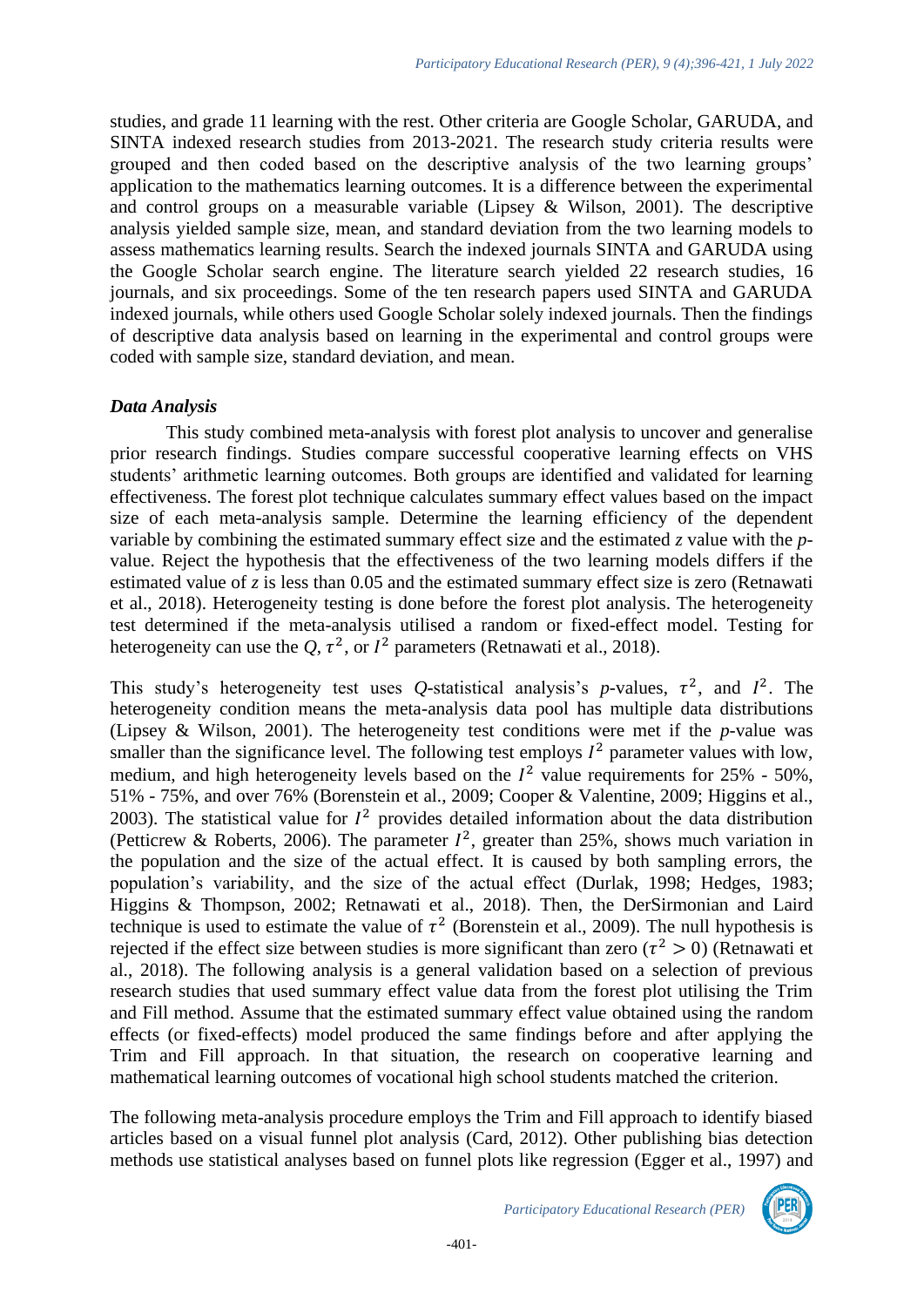rank correlation (Begg & Mazumdar, 1994). If the study has no publication bias, the funnel plot for each effect size is symmetrical (Borenstein et al., 2009; Cooper, 2016). However, if there is evidence of publishing bias, the funnel plot analysis will show an asymmetry. Then the regression approach and rank correlation using null hypothesis testing using a symmetric funnel plot. If the *p*-value is greater than or equal to 0.05, the funnel plot is symmetrical, with no publication bias. A *p*-value less than 0.05 rejects the null hypothesis, showing an asymmetrical funnel plot. The Fail-Safe *N* (FSN) method can help identify publication bias (Rosenthal, 1979). So that publication bias does not affect the research sample, the FSN value must be more than  $5k + 10$ , where *k* indicates the number of meta-analysed studies (Mullen et al., 2001).

#### **Results**

The literature search results revealed 22 research papers, with the research study sample criteria employed in this meta-analysis research consisting of research using quasiexperiments, the application of learning using cooperative models in the experimental class, and conventional models in the control class. The following criteria are available data from descriptive data analysis of mathematics learning outcomes based on the two-learning applications consisting of sample size, mean, and standard deviation. The meta-analysis determined the cooperative learning model's effectiveness and validity on mathematics learning outcomes for students with VHS education levels based on descriptive data analysis from each research study. The meta-analysis process includes coding data from research papers, performing a heterogeneity test, computing effect sizes, analysing forest plots, and finding publication bias. The coding of research study data aims to classify the characteristics of the data as a first step for calculating effect sizes. The second stage tests the data sample's heterogeneity that meets the criteria to determine the effect model used in the meta-analysis. The impact size calculation for each research study provides the effect size and influence of the cooperative learning model's implementation on the mathematics learning outcomes of VHS students. Using the findings of heterogeneity tests, a practical model, the forest plot summarises the impact size results from each research study's effect size. Then, for the identification phase of publication bias, the aim is to analyse the possibility that there are research study results that do not have a statistically significant effect or have a significant effect but are not by theory construction in general.

# *Data Encoding*

The meta-analysis grouping of research findings was determined using numerical data from a descriptive data analysis of the mathematics learning outcomes of VHS students in Indonesia. The results of descriptive data analysis were derived from the experimental group's cooperative and control groups' conventional learning. This study's preliminary analysis classifies the data based on which research studies satisfied the inclusion criteria. Each study's sample size, standard deviation, and mean were used in the meta-analysis, which included the descriptive analysis of the two groups. Table 1 summarises the coding outcomes from a variety of research studies.

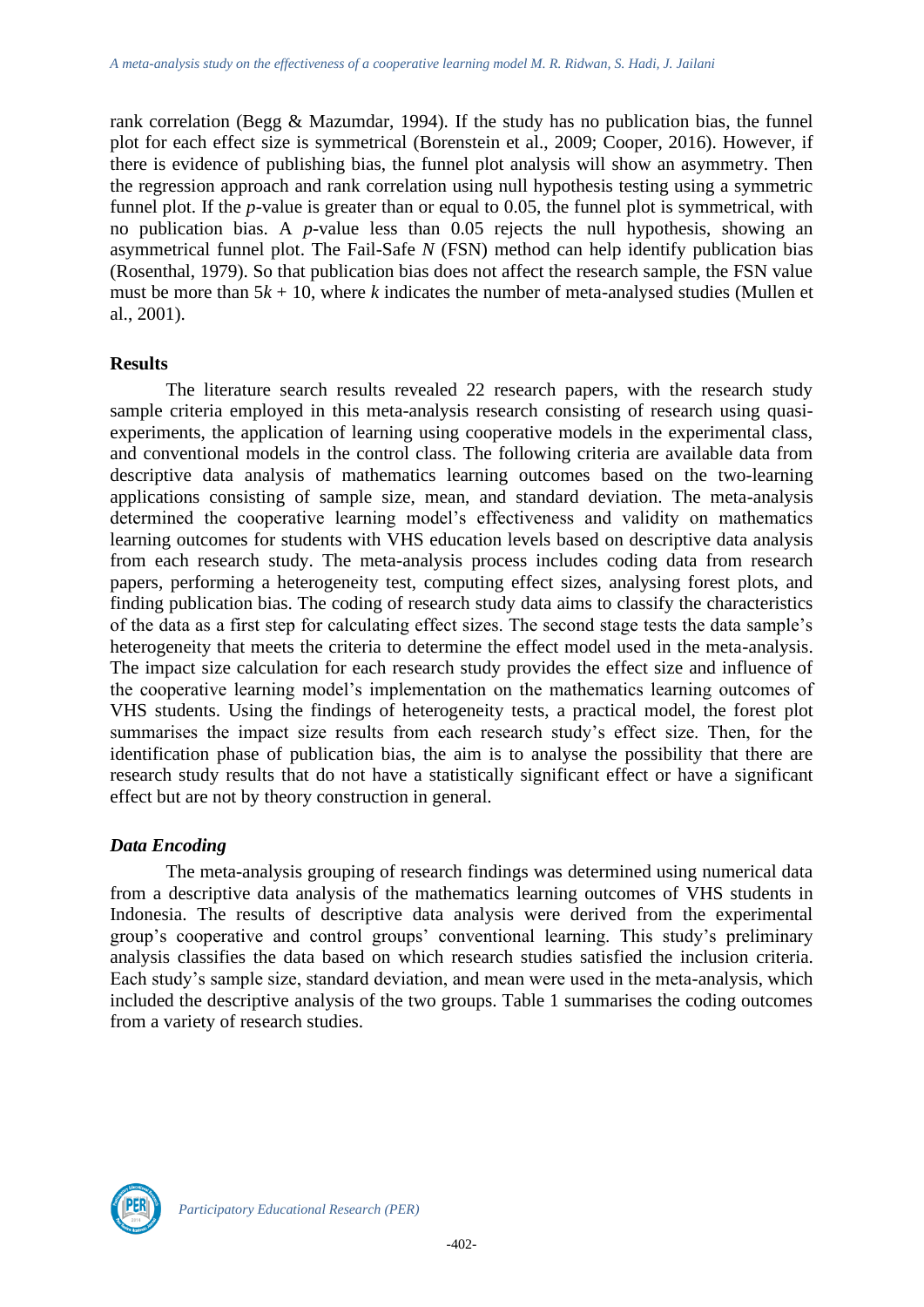| Code            | Researcher and Year of Research | <b>Experiment Group</b> |             |       | Control Group |             |       |
|-----------------|---------------------------------|-------------------------|-------------|-------|---------------|-------------|-------|
|                 |                                 |                         | $\bar{x}_e$ | $S_e$ | $n_c$         | $\bar{x}_c$ | $S_C$ |
| CL1             | Ayu and Gusmania (2018)         | 20                      | 81.55       | 11.13 | 14            | 71.79       | 12.21 |
| CL2             | Cahayati and Irwan (2017)       | 32                      | 85.94       | 11.03 | 32            | 67.19       | 10.54 |
| CL3             | Dhema and Wahyuningsih (2018)   | 15                      | 85.71       | 5.95  | 16            | 78.81       | 4.68  |
| CL <sub>4</sub> | Dida et al. (2018)              | 20                      | 81.65       | 8.93  | 19            | 70.92       | 9.21  |
| CL5             | Dunir (2019)                    | 30                      | 74.83       | 14.94 | 30            | 61.83       | 11.48 |
| CL <sub>6</sub> | Ebe $(2019)$                    | 32                      | 83.84       | 7.48  | 32            | 74.24       | 6.79  |
| CL7             | Ernada et al. $(2021)$          | 20                      | 78.65       | 9.71  | 32            | 69.31       | 10.29 |
| CL8             | Febriani et al. (2020)          | 34                      | 64.50       | 20.56 | 36            | 61.32       | 15.93 |
| CL <sub>9</sub> | Fitria and Leonard (2015)       | 30                      | 17.50       | 2.41  | 30            | 15.90       | 2.26  |
| CL10            | Islami and Yondri (2016)        | 28                      | 71.07       | 5.95  | 28            | 86.00       | 6.09  |
| CL11            | Natalia and Leonard (2015)      | 34                      | 74.00       | 10.71 | 34            | 66.47       | 10.33 |
| CL12            | Rahayu et al. (2017)            | 30                      | 20.83       | 3.03  | 30            | 18.23       | 2.80  |
| CL13            | Ramadhani and Azis (2020)       | 20                      | 83.66       | 20.75 | 15            | 80.63       | 7.47  |
| CL14            | Saragih (2019)                  | 30                      | 79.33       | 7.63  | 30            | 65.33       | 7.98  |
| CL15            | Setiawan et al. (2020)          | 34                      | 74.00       | 10.71 | 34            | 66.47       | 10.33 |
| CL16            | Setyawan and Leonard (2017)     | 36                      | 73.14       | 14.43 | 35            | 69.74       | 11.09 |
| CL17            | Sudirman $(2015)$               | 20                      | 16.00       | 3.32  | 20            | 13.80       | 5.16  |
| CL18            | Sumiati and Sumartono (2017)    | 40                      | 74.16       | 12.37 | 40            | 61.54       | 11.35 |
| CL19            | Suryani et al. (2019)           | 29                      | 73.45       | 10.12 | 30            | 66.50       | 9.22  |
| CL20            | Thifal et al. $(2020)$          | 32                      | 75.28       | 13.54 | 20            | 66.95       | 15.03 |
| CL21            | Wahyuningsih et al. (2013)      | 29                      | 76.00       | 15.07 | 28            | 55.21       | 19.70 |
| CL22            | Wulandari and Leonard (2015)    | 32                      | 89.69       | 12.84 | 36            | 78.81       | 13.94 |

#### Table 1. Result of Data Coding

*Note.*  $n = sample$  *size;*  $\bar{x} = mean$ *;*  $s = standard deviation$ 

The results of coding the data from the research study are summarised in Table 1. They represent the findings of a descriptive data analysis of the mathematics learning outcomes of VHS students using two distinct learning models. The experimental group engaged in cooperative learning, whereas the control group engaged in traditional learning. The results of grouping research studies based on the study literature indicate that three research studies (Fitria & Leonard, 2015; Rahayu et al., 2017; Sudirman, 2015) have averages different from the averages of other research studies. As a result, the effect size estimate in this metaanalysis study uses the Standardized Mean Difference (SMD), which is determined by dividing the difference in mean scores between the experimental and control groups by the combined standard deviation.

# *Heterogeneity Test*

In the meta-analysis approach, heterogeneity relates to sampling error or variation in results across independent research (Borenstein et al., 2009). It was necessary to conduct the heterogeneity test to establish how much the outcome of each research study was influenced by both sampling error and the variability, or population variance, of the effect size in the study. Additionally, the heterogeneity test results determine if the study employs a random effect or a fixed effect model. Thus, the effect size or summary effect of study findings is calculated using one of these effect models for further analysis. In this work, heterogeneity testing is analysed using Q-statistics (with *p*-value), using the parameters  $I^2$  and  $\tau^2$  listed in Table 2.

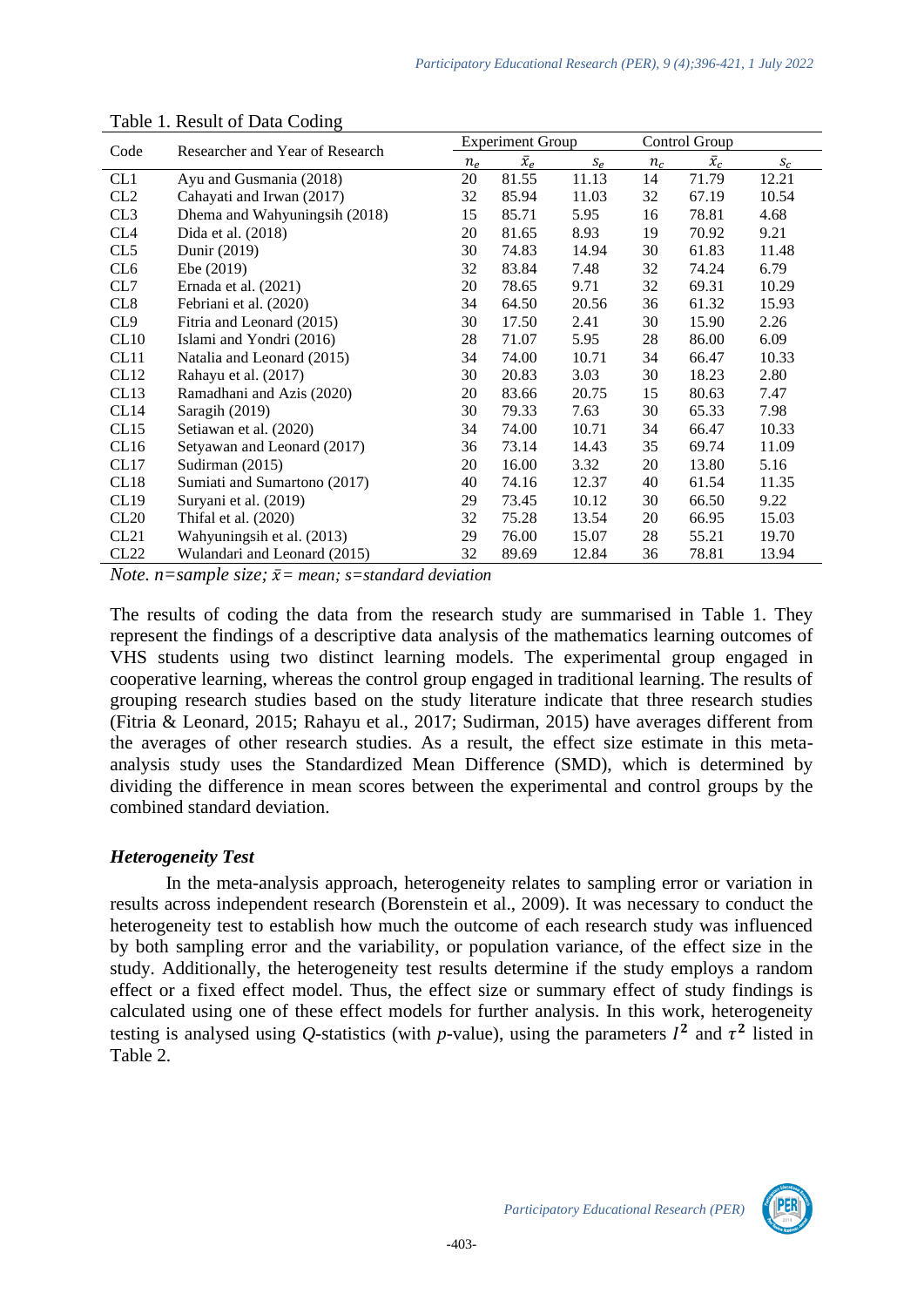|                               |             |    | <b>Heterogeneity Test Parameter</b> |                    |                  |  |
|-------------------------------|-------------|----|-------------------------------------|--------------------|------------------|--|
| Dependent Variable            | O-Statistic |    |                                     | T 2                |                  |  |
|                               | Value       | df | <i>p</i> -value                     |                    |                  |  |
| Mathematics learning outcomes | 46.03       | 22 | 0.0020                              | 52.2%              | 0.0858           |  |
|                               |             |    |                                     | $[23.0\%; 70.3\%]$ | [0.0196; 0.2586] |  |

Table 2. The Results of the Heterogeneity Test Analysis

Table 2 illustrates the results of testing the heterogeneity of research papers based on mathematics learning outcomes using the statistical parameter values  $Q$ ,  $\tau^2$ , and  $I^2$ . The test results using the *Q*-statistical parameter obtained a value of 46.03 so that the value of  $Q > df$ with a *p*-value of 0.0020, which is smaller than 0.05. Therefore, it may be inferred from this that the meta-analysis sample data is heterogeneous and sampling error and population variance in impact size affect research study outcome variability. The same findings were obtained to fulfil the moderate heterogeneity assumption based on the parameter value  $I^2$ obtained 52.2%. Then the parameter  $\tau^2$  is 0.0858, which is more than zero. Additionally, it demonstrates that the effect sizes associated with each research study outcome are diverse, demonstrating heterogeneity. If the data distribution fulfils the homogeneous assumption, a fixed-effects model is employed, and if it meets the heterogeneous assumption, a randomeffects model is used (Ellis, 2010). This meta-analysis study meets three criteria for heterogeneity, which means that the summaries of each research study show different effects sizes. This study employed a random-effect model to determine the extent of each study's effect and the cumulative effect based on the forest plot data.

# *Analysis of Effect Size Calculation*

The independent factors in this study were cooperative and conventional learning approaches, while the dependent variables were VHS students' mathematical learning outcomes. Effect size analysis transformed descriptive data of students' mathematical learning results into the same measurement form. Informed by observable variables and measures, statistical analysis of effect sizes yields structured statistics with numerical information (Retnawati et al., 2018). The effect size using contrast groups is Cohen's *d* or Hedges' *g* (Hedges & Olkin, 1985; Cooper, 1989; Borenstein et al., 2009; Hartung et al., 2008). It was a meaningful and a purposeful act to divide the difference in the mean of each group's experimental and control groups by their combined standard deviations to get the effect sizes *d* and *g* (Borenstein et al., 2009). Because research findings vary in magnitude, this study's effect size analysis uses the SMD. A random-effects model adjustment factor was used to estimate the effect size g for each meta-analysed research study sample, and the findings are shown in Table 3.

| Code             | <b>SMD</b> | 95%-CI              | $\%W$ (random) |  |  |  |
|------------------|------------|---------------------|----------------|--|--|--|
| CL <sub>1</sub>  | 0.8229     | [0.1385; 1.5045]    | 3.45           |  |  |  |
| CL2              | 1.7170     | [1.2263; 2.2063]    | 4.66           |  |  |  |
| CL3              | 1.2605     | [0.5536; 1.9624]    | 3.34           |  |  |  |
| CL <sub>4</sub>  | 1.1592     | [0.5299; 1.7857]    | 3.76           |  |  |  |
| CL5              | 0.9631     | [0.4566; 1.4687]    | 4.54           |  |  |  |
| CL <sub>6</sub>  | 1.3276     | [ 0.8370; 1.8170]   | 4.66           |  |  |  |
| CL7              | 0.9132     | [0.3539; 1.4713]    | 4.19           |  |  |  |
| CL <sub>8</sub>  | 0.1716     | $[-0.2972; 0.6403]$ | 4.81           |  |  |  |
| CL <sub>9</sub>  | 0.6760     | [0.1696; 1.1817]    | 4.54           |  |  |  |
| CL10             | 0.8878     | [0.3769; 1.3977]    | 4.51           |  |  |  |
| CL <sub>11</sub> | 0.8797     | [ 0.3732: 1.3853]   | 4.54           |  |  |  |

Table 3. Effect Size Calculation Results

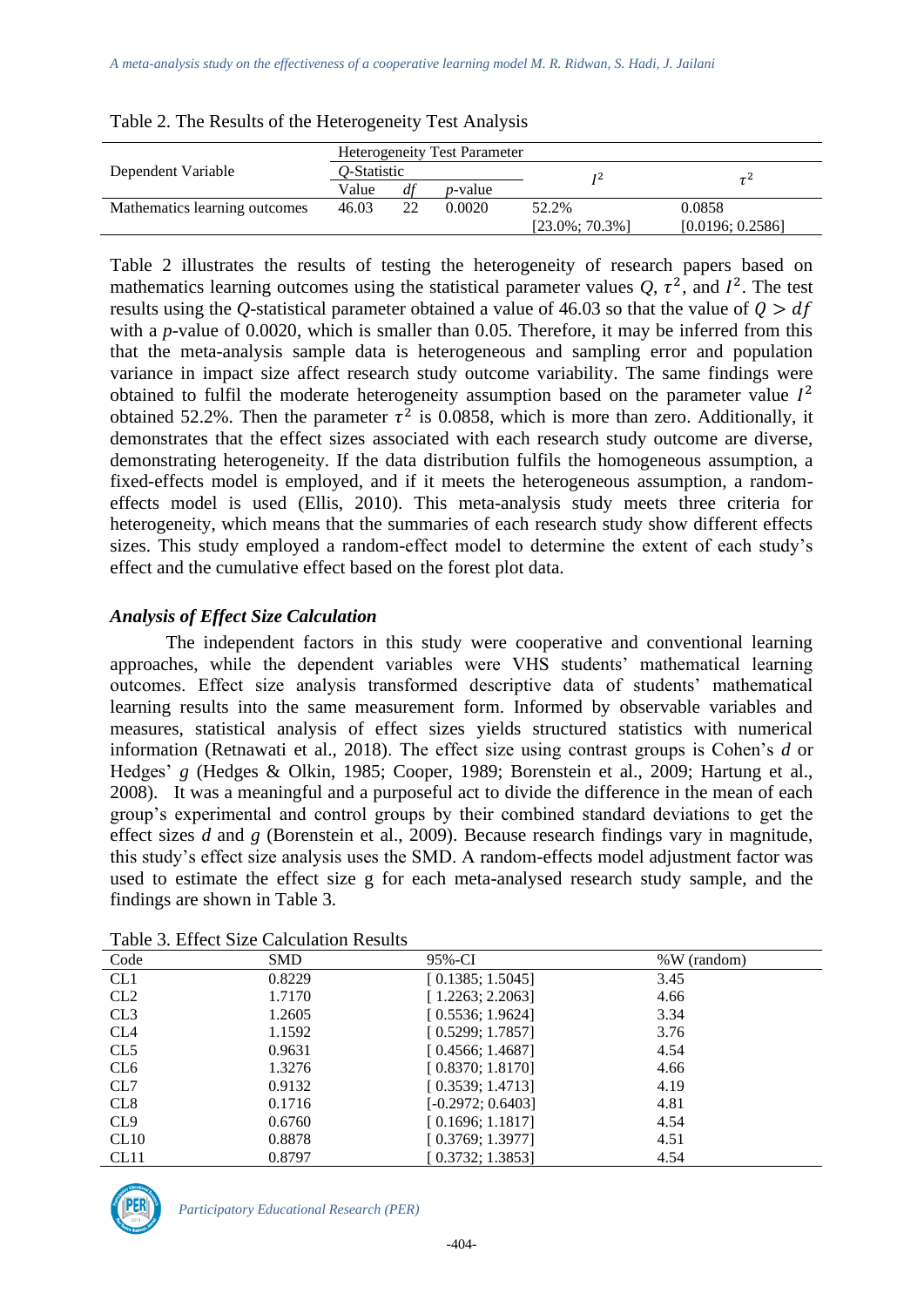| CL12 | 0.1797 | $[-0.4901; 0.8488]$ | 3.53 |  |
|------|--------|---------------------|------|--|
| CL13 | 1.7700 | [1.2631; 2.2752]    | 4.54 |  |
| CL14 | 0.7075 | [0.2319; 1.1826]    | 4.76 |  |
| CL15 | 0.2608 | $[-0.2045; 0.7260]$ | 4.83 |  |
| CL16 | 0.4970 | $[-0.1234; 1.1162]$ | 3.81 |  |
| CL17 | 1.0528 | [0.6143; 1.4908]    | 5.03 |  |
| CL18 | 0.7090 | [0.1983; 1.2191]    | 4.51 |  |
| CL19 | 0.5809 | [0.0218; 1.1392]    | 4.19 |  |
| CL20 | 1.1719 | [0.6520; 1.6906]    | 4.45 |  |
| CL21 | 0.8006 | [0.3241; 1.2765]    | 4.75 |  |
| CL22 | 0.9206 | [0.2997; 1.5393]    | 3.81 |  |
|      |        |                     |      |  |

An SMD analysis of Hedges *g* effect size on VHS students' mathematics learning outcomes is shown in Table 3. The significance level for calculating Hedges *g* in meta-analytical research is 95% (Borenstein et al., 2009; Hedges & Olkin, 1985). Table 3 shows the effect sizes and weights for the twenty-two empirical research studies with a lower and upper limit at the 95% significant level. Cohen et al. (2007) define weak, small, medium, and high impact sizes as  $0.00 - 0.20, 0.21 - 0.50, 0.51 - 1.00$ , and greater than 1.01. The effect size classification shows a measure of the effectiveness of the implementation of cooperative learning in the experimental class on the mathematics learning outcomes of VHS students compared to conventional learning in the control class. The results show that for each research study it gives the same results with a positive effect size, which means that the application of cooperative learning for each research study used in the meta-analysis is effective on mathematics learning outcomes compared to conventional learning. However, each research study has a different category of effect size. Two research studies were obtained (Febriani et al., 2020; Rahayu et al., 2017), each using the Discovery and STAD (Student Team Achievement Division) learning models, which had an effect size of 0.1716 [95%-CI: - 0.2972; 0.6403] and 0.1797 [95%-CI: -0.4901; 0.8488] with a weak effect size category. Then, the results of research studies by Setiawan et al. (2020) and Setyawan and Leonard (2017), respectively, using the NHT (Numbered Heads Together) and CTL (Contextual Teaching and Learning) learning models have an effect size of 0.2608 [95%-CI: -0.2045; 0.7260] and 0.4970 [95%-CI: -0.1234; 1.1162] with a small effect size category. In addition, the effect size results of the four research studies in each confidence interval contain a value of zero, which indicates a statistically insignificant effect on other research studies. The results of research studies using cooperative learning models with a medium effect size are 11 research studies. Meanwhile, the results of the other seven research studies have a high effect size, indicating that the application of the cooperative learning model is practical for the learning outcomes of VHS students compared to conventional learning. Furthermore, the results of the eighteen research studies have an effect size with a confidence interval that does not contain a value of zero, so it shows a statistically significant effect on other research studies.

Other calculations reveal that the effect size or weight of research study results affects the summary effect size, indicating that learning with a cooperative paradigm has a considerable effect on VHS students' mathematical learning outcomes. The calculation analysis results in Table 3 reveal that learning utilising the cooperative approach has a substantial effect on mathematics learning outcomes for each research study result. Sudirman (2015) discovered that the impact size area has the most prominent and substantial influence on the overall effect size, which is 5.03%. Meanwhile, the findings of Dhema and Wahyuningsih (2018) research study have the smallest area of 3.34 percent and substantially impact the summary effect size in analysing the effectiveness of cooperative learning on VHS student's mathematics learning outcomes.

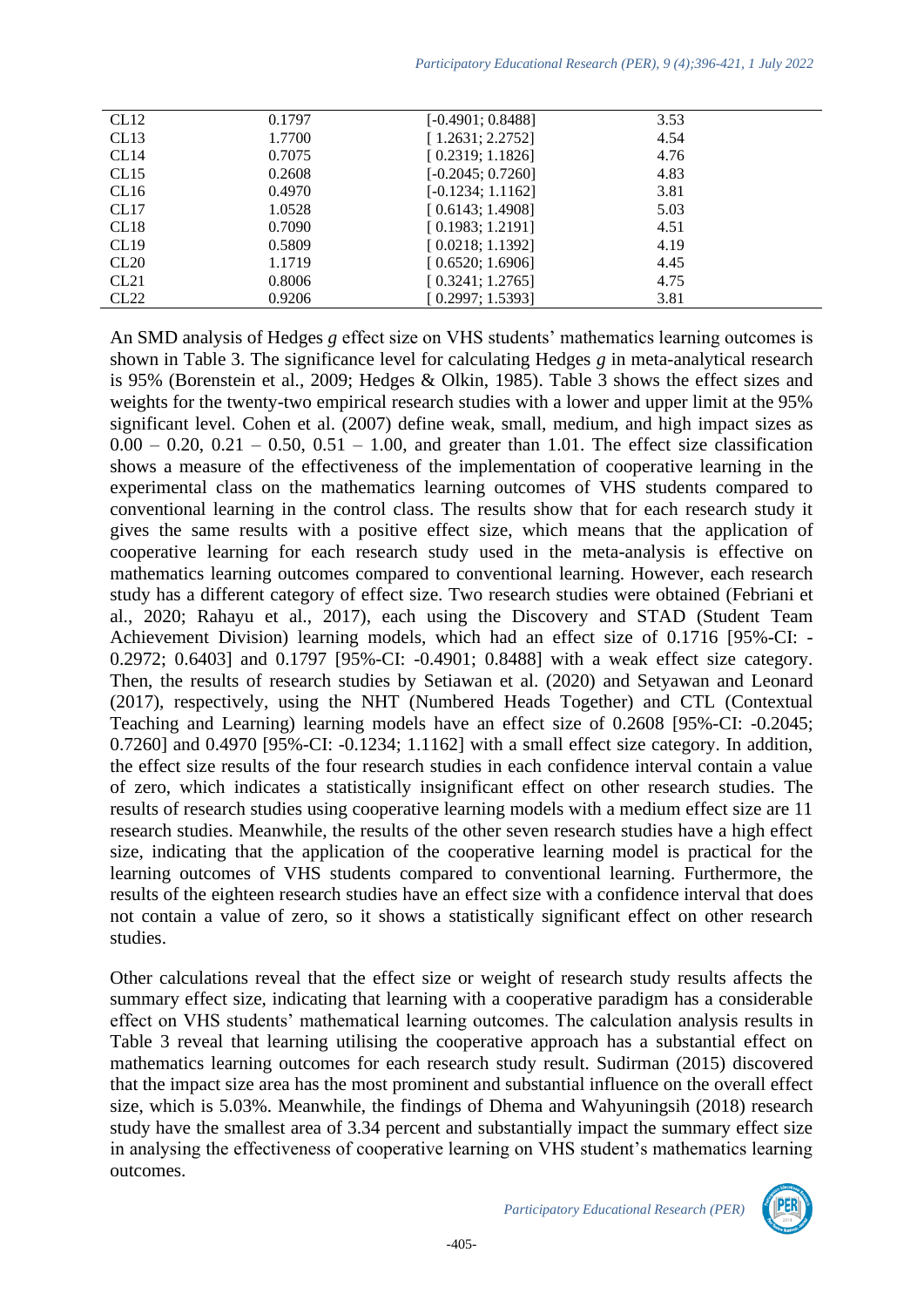Then, using the normal quantile plot in Figure 2, visualize the data distribution from the effect size analysis for the included research studies.



Figure 2. Result of Data Plot Based on the Effect Size Distribution

The distribution plot in Figure 2 depicts the effect size data depending on the sample of research studies included in the meta-analysis. Each research study's effect size data reveals that the data is distributed around the  $y = x$  line with a 95% confidence interval. According to Rosenberg et al. (2000), the data is normally distributed if each effect size is dispersed about the line  $y = x$  and contained within a 95% confidence interval. It indicates that the effect size distribution is normally distributed, with the interval between the two curving lines being normal. To discern variations in cooperative and traditional learning effectiveness on VHS students' mathematics learning outcomes, the research studies included in this meta-analysis must be statistically significant and integrated.

# *Analysis of Forest Plot*

The forest plot analysis shows the impact of cooperative learning on VHS students' mathematics learning outcomes. Summary effect size analysis utilising forest plots and standard errors for each meta-analysis outcome. The forest plot depicts the meta-analysis findings (Borenstein et al., 2009; Card, 2012). For each research study result, a forest plot is depicted as a forest that gathers to form a forest (San & Kis, 2018). The forest plot shows effect sizes with lower and upper bounds and summary effect size information with lower and upper bounds produced from the random-effects model for each research paper. The forest plot shows a summary effect and weights for each effect size. Each meta-analysis study is shown in Figure 3 and its effect size and standard error using a forest plot analysis using the *JASP* tool.

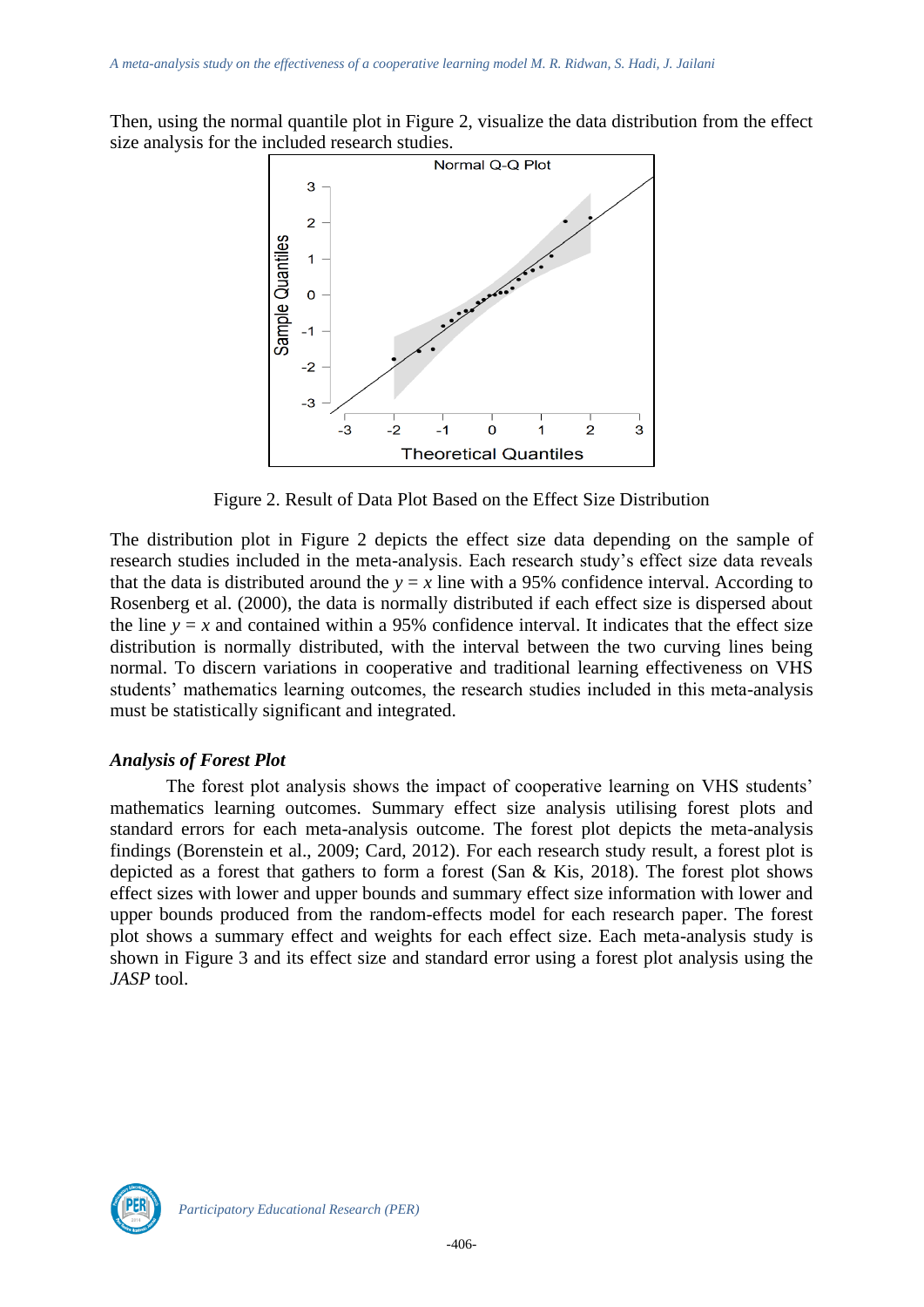

Figure 3. Forest Plot Results Based on the Random Effects Model

Figure 3 shows the results of the forest plot analysis using the random-effects model. The effect size illustrates the efficiency of cooperative learning in mathematics for VHS students. Because each research study has an effect size value greater than zero, cooperative learning has been found to help VHS students improve their mathematics scores. Figure 3 further shows that each research study sample utilised in the meta-analysis has a statistically significant effect on the overall effect size. The limiting confidence interval for each effect magnitude determines a study's suitability. The study is statistically significant if the confidence interval does not contain zero. So those 18 studies have impact sizes with confidence intervals that are not zero and hence affect the summary effect size. The effect size of other investigations (Febriani et al., 2020; Rahayu et al., 2017; Setiawan et al., 2020; Setyawan & Leonard, 2017) was also statistically inconsequential. The four research findings suggest that cooperative learning is less effective in enhancing mathematics learning results for VHS students. The forest plot also shows the summary impact size of 0.89 [0.70; 1.07], demonstrating that learning utilising the cooperative paradigm is thriving on the mathematics learning outcomes of VHS students.

Another forest plot analysis result demonstrates variations in the effectiveness of cooperative and traditional learning approaches on VHS students' mathematics learning outcomes by multiplying the estimated summary effect size value and the estimated  $\zeta$ -value by the *p*-value. Table 4 shows the results of the analysis for estimating the estimated value.

| Moderator Variable   |                       | Estimate-<br>value        | 95%-CI | Standard<br>Error | z-value | $p$ -value |                |
|----------------------|-----------------------|---------------------------|--------|-------------------|---------|------------|----------------|
| All research studies |                       |                           | 0.89   | [0.70; 1.07]      | 0.09    | 9.59       | < 0.001        |
| Grade                | 10                    |                           | 0.87   | [0.65; 1.09]      | 0.11    | 7.73       | < 0.001        |
|                      | 11                    |                           | 0.92   | [0.70; 1.14]      | 0.11    | 8.12       | < 0.001        |
| Sample               | $1-30$                |                           | 0.94   | [0.79; 1.09]      | 0.08    | 12.21      | ${}_{< 0.001}$ |
| <b>Size</b>          | more than 30 students |                           | 0.83   | [0.46; 1.19]      | 0.19    | 4.46       | < 0.001        |
| Journal              |                       | indexed by google scholar | 0.73   | [0.57; 0.89]      | 0.08    | 8.80       | < 0.001        |
| Index                | indexed<br>by         | SINTA<br>and              | 1.04   | [0.74; 1.33]      | 0.15    | 6.80       | < 0.001        |
|                      | <b>GARUDA</b>         |                           |        |                   |         |            |                |

Table 4. Summary of Effect Size Calculation Results

Table 4 shows the estimated overall impact size using the random-effects model. The result of

*Participatory Educational Research (PER)*

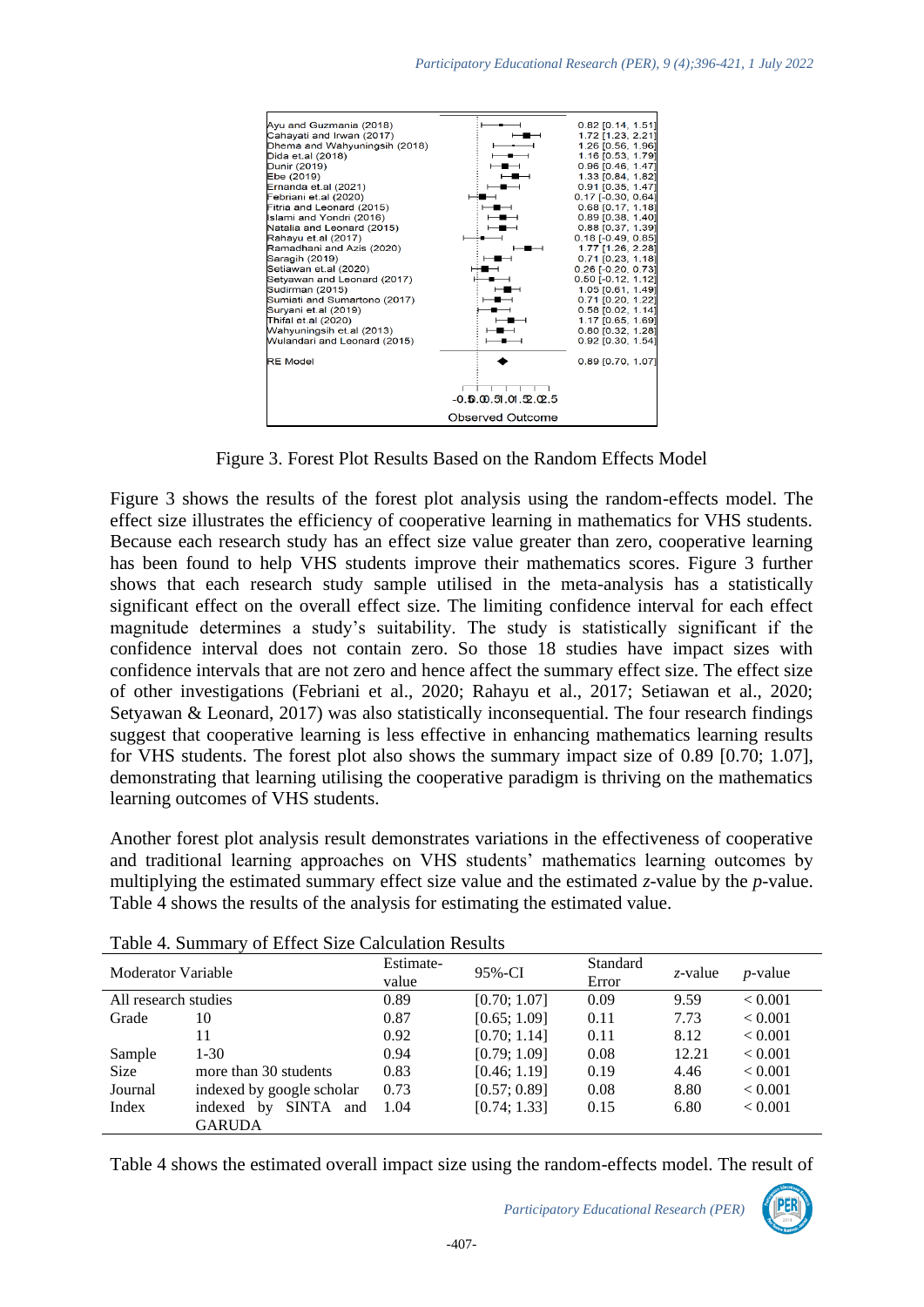the estimated *z*-value was 9.59 with a *p*-value <0.001 (*p*-value <0.05) so that the hypothesis test received an estimated summary effect size value that was not equal to zero. Moderator variables including class level and student count demonstrate variations between cooperative and traditional learning on mathematics learning outcomes for VHS students. The estimated summary effect value is 0.89 [0.70; 1.07] with a 95% confidence interval. It is also statistically significant if the confidence interval contains zero. Further measurements with zero confidence intervals yielded insignificant results (Israel & Richter, 2011; Springer et al., 1999). It shows that cooperative learning improves math outcomes for vocational high school students.

The forest plot study shows that cooperative learning outperforms traditional learning in mathematics by 89%. Furthermore, the results of calculating the estimated value of the summary effect size of learning with the cooperative model on the learning outcomes of VHS students in grades 10 and 11 each gave a value of (0.87 [95%-CI: 0.65; 1.09], *z*-value = 7.73; *p*-value <0.001) and (0.92 [95%-CI: 0.70;1.14], *z*-value = 8.12; *p*-value <0.001) with *p*-value <0.05, respectively. These *p*-values demonstrate significant variations in learning efficacy in grades 10 and 11 using cooperative versus conventional approaches. Effective cooperative learning has a larger estimated summary impact size for 11th grade VHS students than 10th grade VHS students. Also, the sample size with criteria of 1-30 and more than 30 students demonstrates differences in learning efficacy with cooperative and conventional approaches. Thus, learning with cooperative models is more effective than learning with more than 30 students when the sample size is 1-30. In addition to Google Scholar, SINTA, and GARUDA index research study literature published in journals or conferences. The results of studies published in SINTA and GARUDA indexed journals estimate cooperative learning efficacy 1.04 higher than those published in Google Scholar indexed articles or conferences.

#### *Analysis of Biased Publication*

If the meta-analysis sample does not include relevant research studies, publication bias occurs (Retnawati et al., 2018). Less information and broader confidence intervals are provided by different results, which do not affect effect sizes in any way. A study's population may not be representative of the final study's population (Rothstein et al., 2005). Finding publication bias can mean finding results of statistically significant studies but do not support theory construction. According to the review, cooperative learning strategies outperform conventional learning in mathematics for VHS students. Twenty-two research articles utilising descriptive data analysis were published in journals due to applying both learning methods. On the other hand, the Fail-Safe *N* technique was utilised to identify publication bias.

The Trim and Fill method is a step-by-step process that removes research studies with small sample sizes that have a significant impact on the positive side of the funnel plot and recalculates the effect size for each iteration until the funnel plot is even. The funnel plot graph illustrates the effect size distribution as closed or open circles forming a funnel shape. A visual analysis of the distribution of effect sizes inside or outside the funnel identifies publications. The effect sizes are evenly distributed on both sides of the vertical line, resulting in a symmetrical presentation of the overall effect sizes. If there are studies outside the funnel, the effect is diffused in the middle and top. Publication bias is found when most research studies are spread towards the funnel plot graph's bottom or only one part of the vertical line (Borenstein et al., 2009). The effect size and standard error are used in Figure 4 as a randomeffects model for each meta-analysis sample.

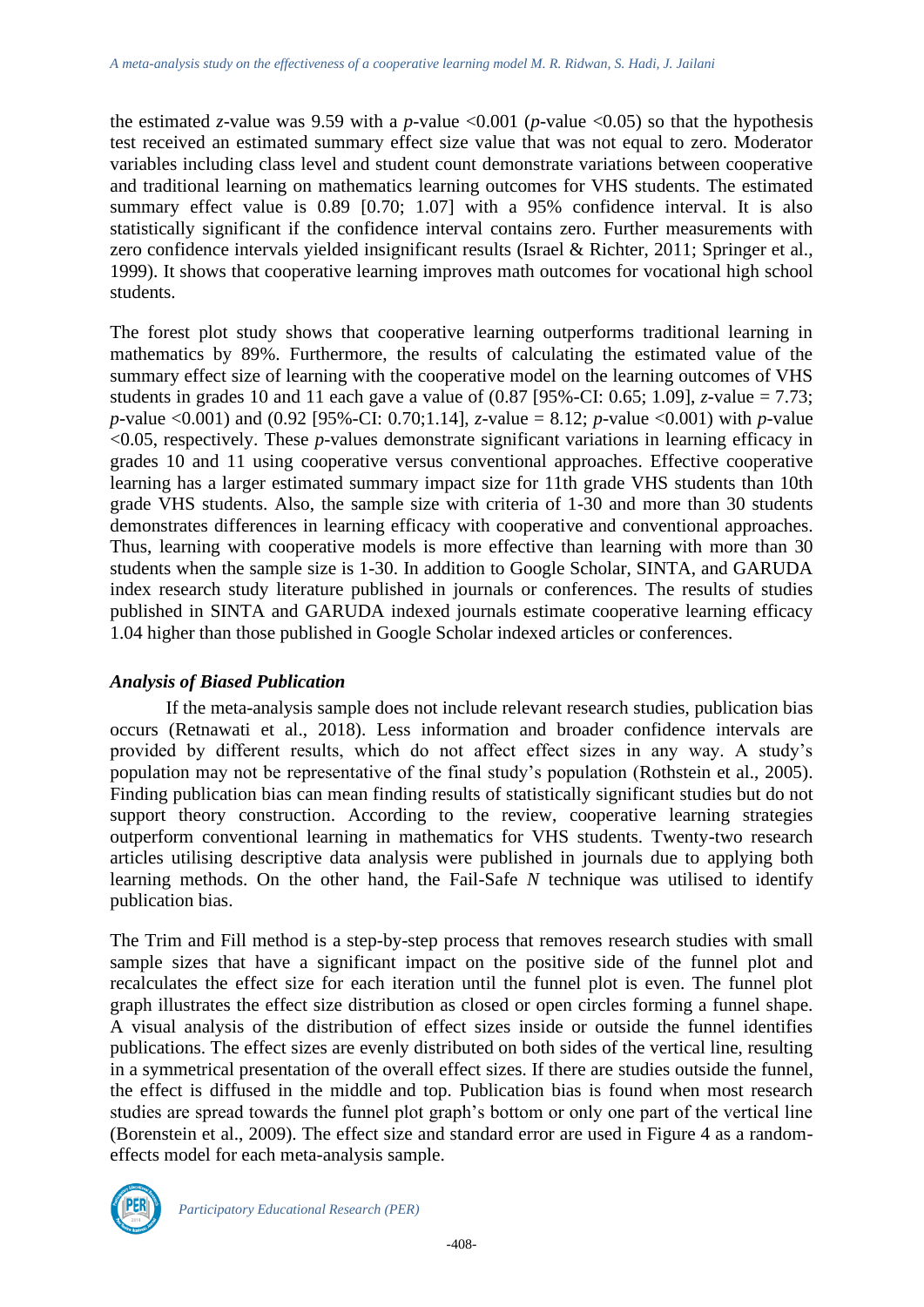

Figure 4. Funnel plot with Trim and Fill Models

As shown in Figure 4, the impact of cooperative and traditional learning strategies on VHS students' mathematics learning outcomes differed between studies. The funnel plot results in Figure 4 reveal that the effect sizes are distributed symmetrically around the vertical line. Even though there are studies with closed circles outside the funnel at the bottom and middle, the data show no publication bias. Using a funnel plot to identify biased content appears to be subjective visually. As a result, the funnel plot results are not very reliable for detecting publication bias in meta-analysis studies. Rank correlation and regression approaches and the Fail-Safe *N* method are used to build statistical tests for funnel plots in this work.

The rank correlation method aims to examine the relationship between the estimate of the intervention effect and the variance in sampling (Begg & Mazumdar, 1994), while the regression method aims to examine the linear relationship between the estimate of the intervention effect and the standard error (Egger et al., 1997). Table 5 shows the results of the calculation analysis of the two techniques using the *JASP* program.

Table 5. The Results of the Calculation Analysis using Rank Correlation and Regression Methods

|                               | Rank Correlation Method    |                 | <b>Regression Method</b>  |                 |
|-------------------------------|----------------------------|-----------------|---------------------------|-----------------|
| Dependent Variabel            | Correlation<br>coefficient | <i>p</i> -value | Regression<br>Coefficient | <i>p</i> -value |
| Mathematics learning outcomes | 0.049                      | 0.755           | $-0.213$                  | 0.831           |

As shown in Table 5, the meta-analysis sample utilised to assess publication bias in the cooperative learning model's impact on VHS students' mathematical learning outcomes was selected using rank correlation and regression approaches. It was 0.049 and -0.213 for both approaches, with is *p*-values larger than 0.05. Asymmetry in the funnel plot graph indicates no publishing bias based on the *p*-value. Other analyses reveal a negative regression coefficient, indicating that the meta-small analysis's sample size favors the research studies considered in this study.

The funnel plot results can also examine the meta-analysis data's credibility. The data is normally distributed and credible if most of the impact size values are between two lines in the funnel plot (Rosenberg et al., 2000). It is seen in Figure 4 by two pyramid-shaped lines in

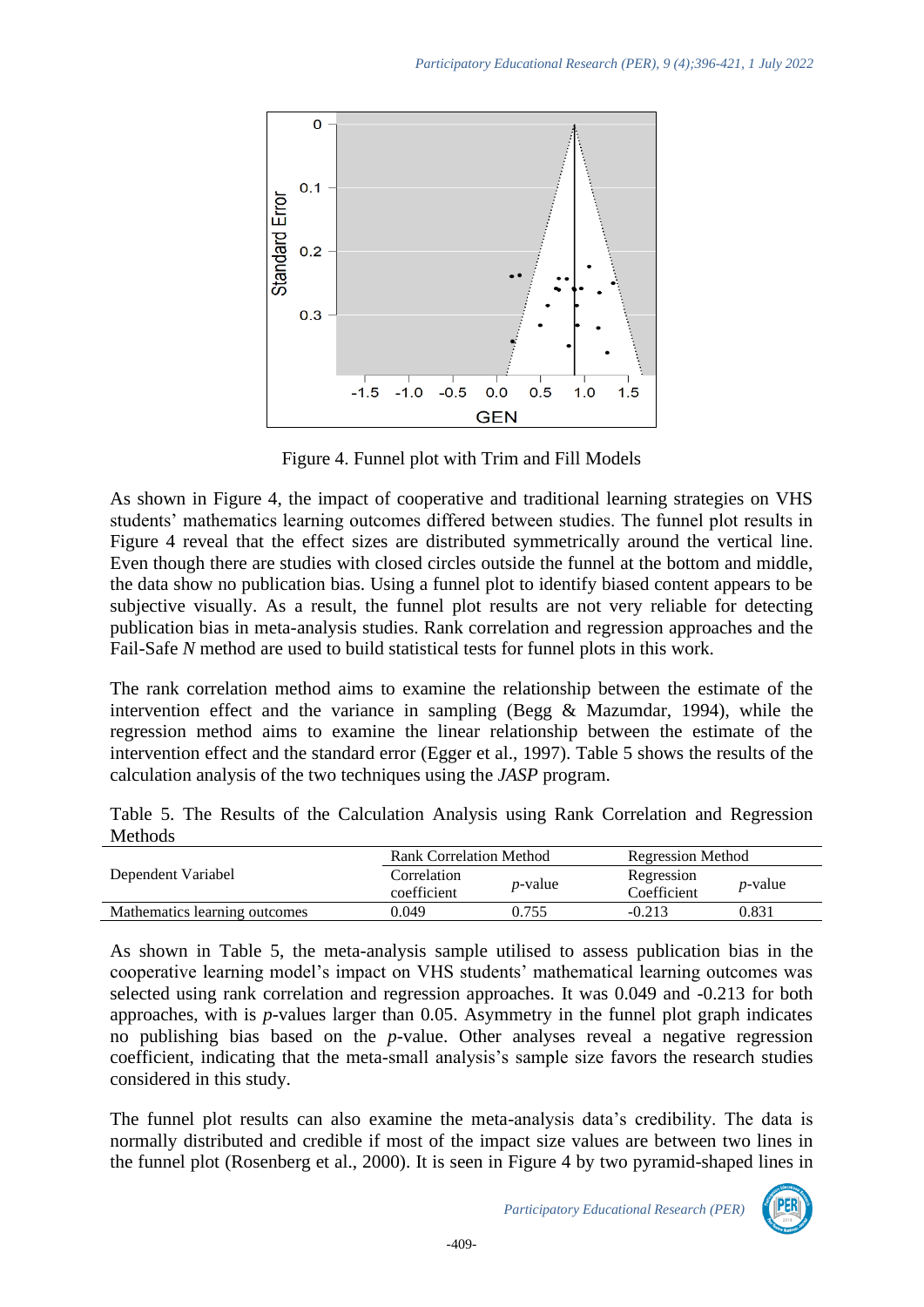the funnel plot graph. Two effect sizes are not on the line but in the graph. So that the metaanalysis sample data are regularly distributed and dependable. It shows that a valid metaanalysis was utilised to compare the impact of cooperative versus conventional learning in improving mathematics outcomes for VHS students.

Another publication identification used in this study is the Fail-Safe *N* method. The Fail-Safe *N* (FSN) is an approach to identify publication bias in research (Rosenthal, 1979). Suppose the FSN value is greater than  $5k + 10$ . The meta-analysis by Mullen et al. (2001) found no evidence of publication bias, with *k* being the sample size of research studies. If the metaanalysis results show publication bias, this FSN value also indicates the number of research studies added to decrease it. The value of fail-safe *N* is acquired from the following file drawer analysis utilizing *JASP* devices (see Table 6).

| Table 6. Results of the File Drawer Analysis |  |
|----------------------------------------------|--|
|----------------------------------------------|--|

| Dependent Variabel            | Fail-Safe N | l'arget<br>Significance | Observed Significance |
|-------------------------------|-------------|-------------------------|-----------------------|
| Mathematics learning outcomes | 1885        | 0.050                   | : 0.001               |

According to Mullen et al. (2001), the FSN value of 1885 derived from the file drawer analysis was more than  $5k + 10 = 120$  with  $k = 22$ . As a result, these findings indicate that the publications in this meta-analysis study are not biased. In other words, no publication bias exists in the comparison of cooperative and traditional learning in improving VHS students' mathematics outcomes. The Trim and Fill methodology is used to identify the differences in cooperative and conventional learning effectiveness in enhancing mathematics learning outcomes of VHS students. This forest plot is used to test the Trim vs. Fill model's efficiency based on the random-effects model's outputs. Figure 5 shows the plot analysis results utilizing the *JASP* tool based on the *R* tool's impact size calculation analysis.



Figure 5. Forest Plot (a) Before and (b) After using Trim and Fill model

Data on effect sizes and standard errors from the meta-analysis's studies were used to generate the forest plot results shown in Figure 5. The analysis yielded effect-size values with respective lower and upper limitations for each research study and the results of summary effect size values with respective lower and upper limits. Figures 5(a) and 5(b) show the summary effect size values for the mathematical ability variable before and after Trim and Fill, providing an accurate value of 0.89 [0.70; 1.07]. It reveals that the distinction between

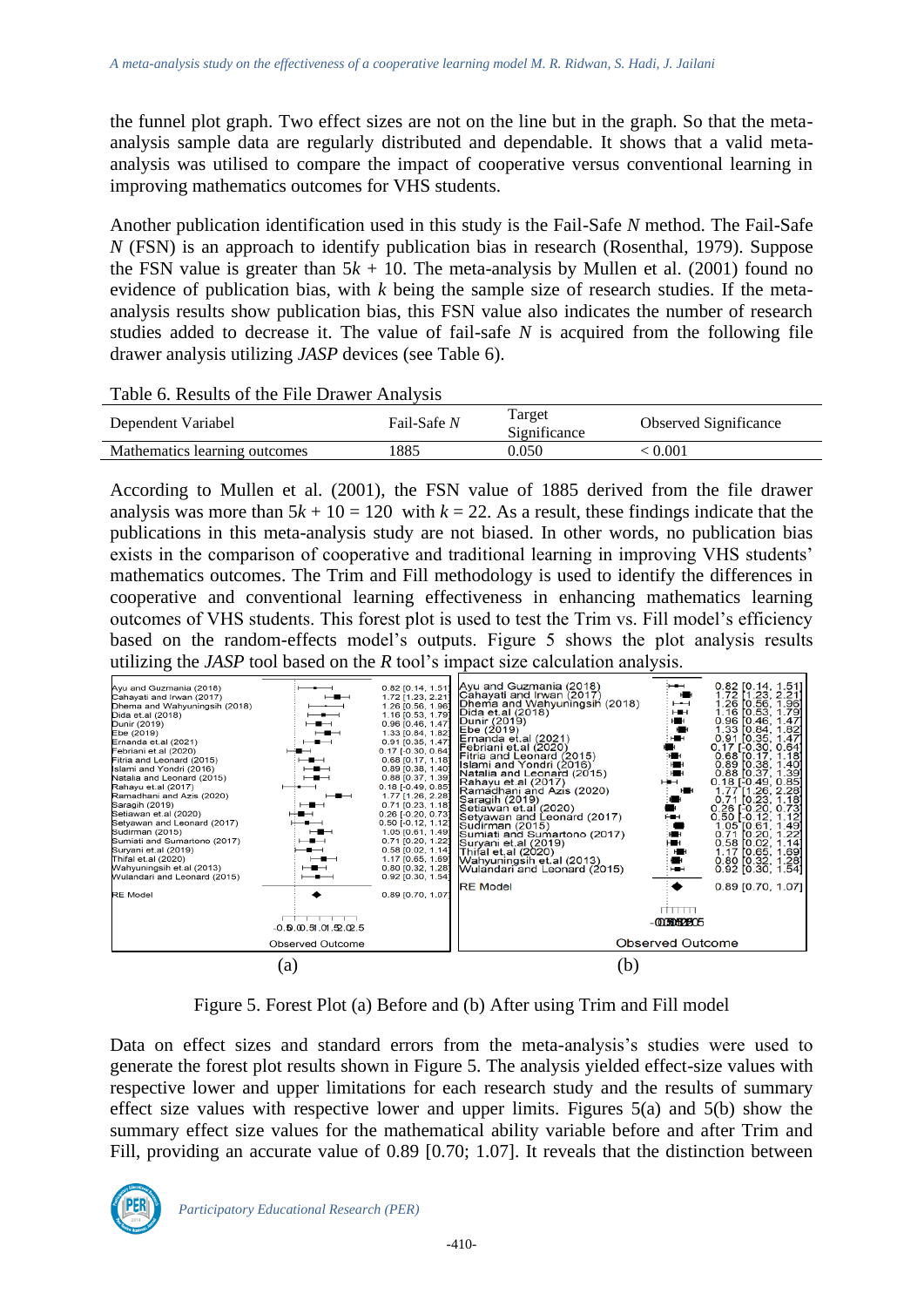cooperative and traditional learning is valid for boosting VHS students' mathematics learning outcomes.

### **Discussion**

Following the meta-analysis' research study sample criteria, the literature review found 22 research papers that met the meta-analysis's sample size, mean, and standard deviation criteria. The descriptive analysis used the cooperative learning model in the experimental class and conventional learning in the control class. It was statistically significant for each research study that cooperative learning was beneficial with the cooperative approach. Cooperative and traditional learning effectiveness on mathematics learning outcomes of VHS students were reliably combined. According to Cohen et al. (2007), the cooperative learning effect size is 0.89 [95%-CI: 0.70; 1.07]. According to Kyndt et al. (2013), cooperative learning improves mathematics learning outcomes for high school pupils in an Asian country, namely Indonesia. Capar and Tarim (2015) discovered that cooperative learning has a moderate impact on mathematics learning outcomes, with an effect size of 0.59. Also, according to Turgut and Turgut (2018), the cooperative learning approach influences students' mathematics learning outcomes of 0.84 in the medium category.

Agustini et al. (2021) found that student-centred learning was superior to teacher-centred learning in early childhood, junior and senior high schools, and vocational high schools. This study used inquiry, cooperative, and technology-based learning approaches. The findings indicated that cooperative learning had a significant effect on student outcomes. Then, Mansurah et al. (2021) found that the Two Stay Two Stray cooperative learning paradigm affects high school students' mathematics learning outcomes. Cooperative learning has a negligible effect of 0.445 in mathematics courses and a medium effect of 0.558 in high school. The same meta-analysis review found a 0.15 measure of the effectiveness of cooperative learning on students' mathematics learning outcomes (Setiana et al., 2020). The effect size of cooperative learning on students' cognitive capacities is 1.213 in the strong category (Alacapınar & Uysal, 2020). The study focused on pupils' mathematical learning outcomes rather than cognitive aptitude.

Cooperative learning is also evaluated in terms of its impact on mathematics learning outcomes by using moderator variables such as grade level and class size. The estimated effect size of the learning summary with the cooperative model on the learning outcomes of VHS students in grades 10 and 11 was 0.87 [95%-CI: 0.65; 1.09]. The results show that cooperative learning is more effective in 11th-grade mathematics than in 10th-grade mathematics. Then, the effectiveness of learning using the cooperative model on VHS student learning outcomes dependent on class size was 0.94 [95%-CI: 0.79; 1.09] and 0.83 [95 %-CI: 0.46; 1.19]. The results show that learning with a cooperative approach is more effective than studying with a large group of students (1-30). Other research shows that grouping research articles published in SINTA and GARUDA-indexed journals have an appropriate measure of 1.04, higher than grouping papers published in Google Scholar-indexed journals or proceedings. The meta-analysis review is only based on the variables of education level, the field of study, culture, the field of mathematics, cooperative learning techniques used, and duration of mathematics learning (Agustini et al., 2021; Capar & Tarim, 2015; Kyndt et al., 2013; Mansurah et al., 2021; Setiana et al., 2020; Turgut & Turgut, 2018) and based on cognitive, affective, and psychomotor abilities (Alacapınar & Uysal, 2020).

Kyndt et al. (2013) employed moderator variables based on education level, study field, and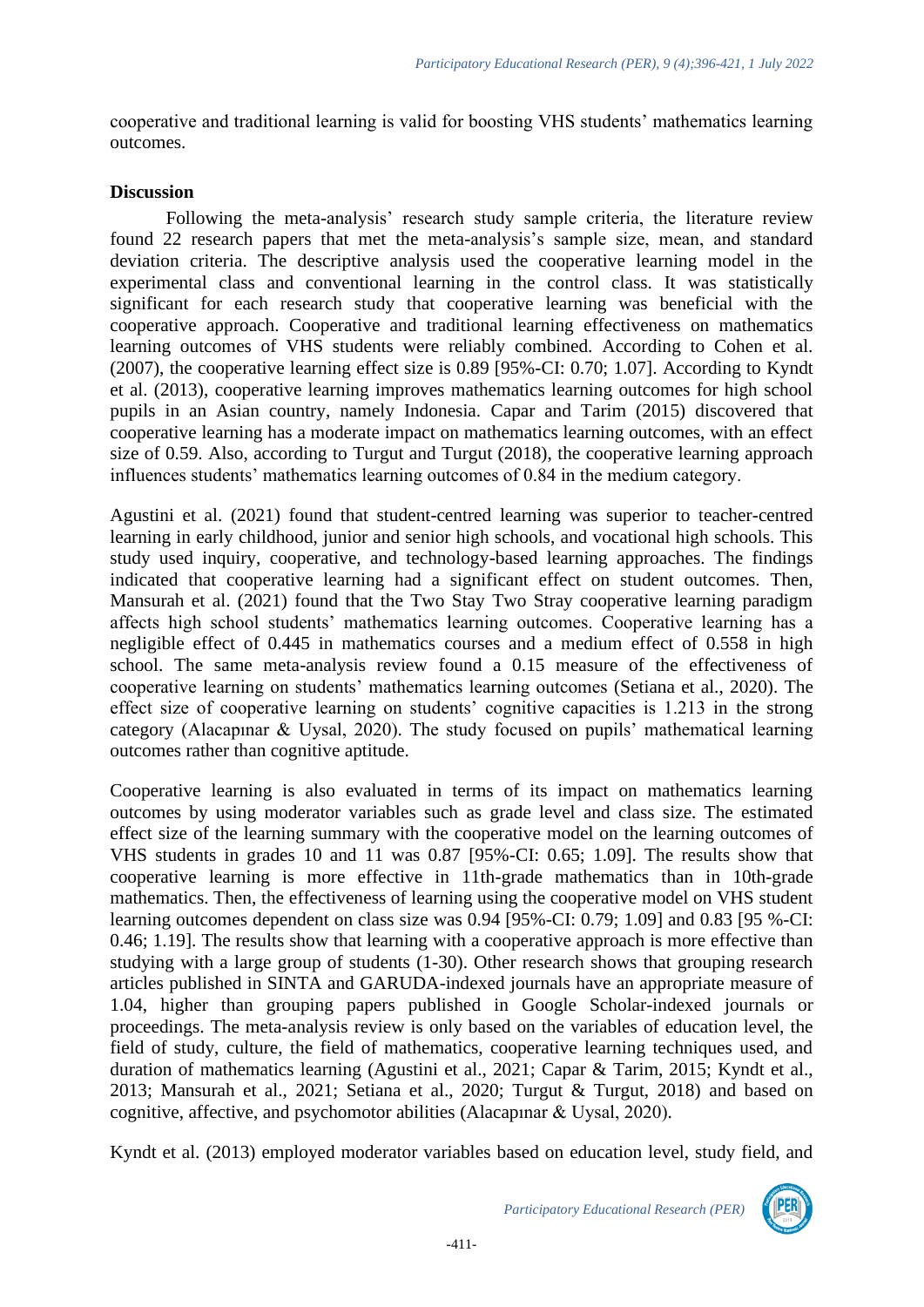culture. The meta-analysis shows that cooperative learning affects all stages of education, albeit it affects secondary education less than elementary and college. The summary effect size of cooperative learning in elementary school was not substantially different from that in secondary school. The cooperative learning paradigm also reveals considerable variances between variables. Cooperative learning in science and mathematics has a more significant aggregate effect than social and linguistic domains. Cooperative learning in Iran, Turkey, and Asian countries has a more significant summary effect than cooperative learning in the US and other EU countries. Capar and Tarim (2015) employed student ability as the dependent variable with moderator variables based on learning outcomes in mathematics, education level, mathematics field, cooperative learning approaches used, and duration of learning mathematics. The cooperative approach is most effective at the tertiary level, with an impact size of 1.33, and at the high school level, with a 0.54.

Turgut and Turgut (2018) used four criteria for moderating variables to identify the effect of cooperative learning models on mathematics learning outcomes. The study's moderator factors were cooperative learning strategies, education level, learning domain, and learning time. Results demonstrated that cooperative learning did not influence mathematics learning outcomes at any level of schooling (elementary through post-secondary). Mansurah et al. (2021) used moderator variables of elementary, junior high, and high school levels. Subject variables include mathematics, natural sciences, and social sciences. The results suggest that Two Stay Two Stray cooperative learning has an effect size of 0.445 and an appropriate measure of 0.558 on high school mathematics learning outcomes. Setiana et al. (2020) revealed that cooperative learning has a weak effect on students' mathematics learning outcomes. The meta-analysis research by Agustini et al. (2021) employing correlation data reveals that the innovative student-centred learning model significantly enhances learning outcomes for different levels of education. Early childhood education, junior and senior high schools and vocational high schools are available. Inquiry, cooperative, and technology-based learning are examples of innovative learning. Students are the centre of activity in the cooperative learning approach, which has high efficacy measures on learning outcomes. Weaknesses in this study using the dependent variable consisting of learning outcomes in general based on learning achievement, critical thinking skills, and other abilities. In order to assess the success of student-centered creative learning, the dependent variable might be grouped depending on moderator variables. It is possible to acquire research results utilising other moderator variables such as grade level.

The meta-analysis comparing the efficiency of learning with cooperative models on the mathematics learning outcomes of VHS students also discovered publication bias based on the results of 22 research publications. Visual analysis of funnel plot results utilising Trim and Fill, rank correlation and regression, and the Fail-Safe *N* technique. Figure 4 shows that the effect sizes are symmetrically spread around the vertical line. Even though there are studies with closed circles outside the pyramid at the bottom and middle, the data show no publication bias. The judgment appears subjective due to the visual identification of biased publications using the funnel plot. So the forest plot results do not give strong evidence of publication bias in the meta-analysis studies. Thus, this study's publication bias detection uses Rank correlation, regression, and the Fail-Safe *N* approach for funnel plots. The calculated correlation and regression coefficients were 0.049 and -0.213, with *p*-values larger than 0.05. The results show that detecting publications using Rank correlation and regression approaches do not result in publication bias. The funnel plot results can also be used to assess the reliability of the meta-analysis data. Graphs like Figure 4 illustrate that most effect size values are between two pyramid-shaped lines. In the graph's but two effect sizes are outside these



*Participatory Educational Research (PER)*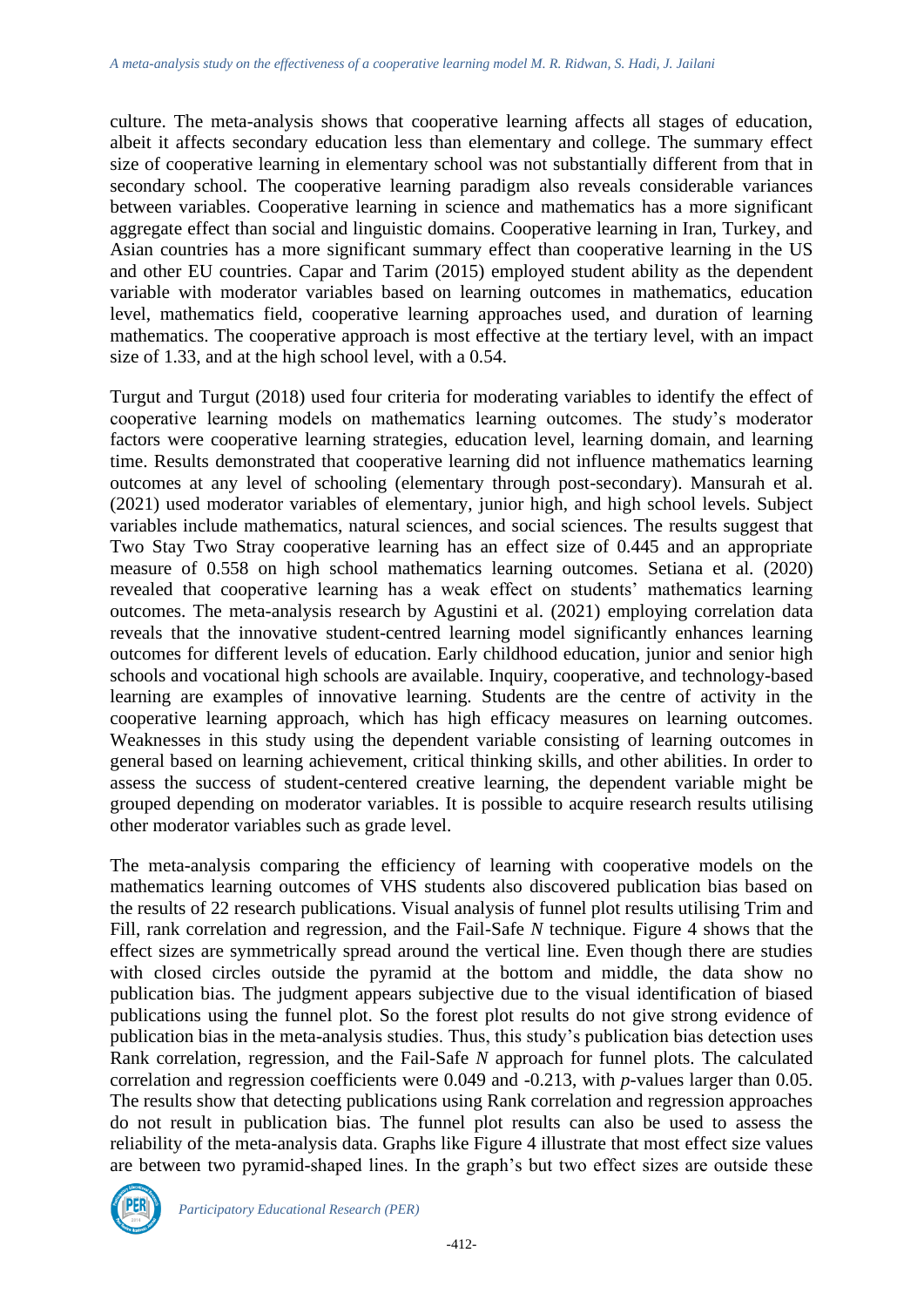lines. So, according to Rosenberg et al. (2000), the meta-analysis sample data was normally distributed and credible. The meta-analysis sample has no publication bias when using the Fail-Safe *N* method to locate other studies.

A review of meta-analysis to identify measures of the effectiveness of cooperative learning models on student learning outcomes has been carried out by Agustini et al. (2021), Alacapınar and Uysal (2020), Capar and Tarim (2015), Kyndt et al. (2013), Mansurah et al. (2021), Setiana et al. (2020), and Turgut and Turgut (2018). It is just that the research procedure to identify publication bias based on a sample of research studies related to the effectiveness of the learning was carried out by Alacapınar and Uysal (2020), Mansurah et al. (2021), and Setiana et al. (2020). The study results by Mansurah et al. (2021) identified publication bias using funnel plot analysis based solely on the identification of open and closed circles. Then, research by Setiana et al. (2020) using funnel plot analysis and Rank and Regression correlation methods. Using the Trim and Fill models, a funnel plot analysis was carried out visually, with the outcomes of the plots compared before and after the models were applied. As for the regression and rank correlation methods, the regression and correlation coefficients were 0.683 and 0.247, respectively, with a *p*-value greater than 0.05. The findings revealed that the research studies utilised in the meta-analysis had no publication bias. Then, the study by Alacapınar and Uysal (2020) used visual funnel plot analysis to test the heterogeneity of the effect size data distribution for each research study used in the metaanalysis. In the meantime, the forest plot results were simply utilised to describe the impact size results for each research study, and the summary effect size results were calculated using cognitive, affective, and psychomotor abilities. As for the limitations in the research conducted for each of the researchers above, they did not carry out testing procedures for the distribution and reliability of effect size data based on the research study sample used in the meta-analysis. An analysis of all the research papers in a meta-analysis can use a reliability test to figure out how reliable the data in those papers are. It affects how significant the total effect size value is.

A meta-analysis approach was used to identify and validate the grouping of results from research studies related to learning effectiveness with an effective cooperative model on VHS students' mathematics learning outcomes. The second contribution is the identification of biased publications through the use of the Trim and Fill approach to the meta-analysis sample's study data. This meta-analysis approach analyses and tests the same conceptual research issues and hypotheses based on published relevant research data. Difficult to measure characteristics, general theory construction, and research findings expectations are some other classifications used to inform readers about investigations.

# **Conclusion**

This study's meta-analysis shows that cooperative learning improves mathematics learning outcomes for VHS students. Students collaborate in small groups to help each other understand the material. The cooperative approach's effectiveness on students' mathematical learning outcomes in grades 10 and 11 is 0.87 and 0.92, respectively. It reveals that using the cooperative learning model improved mathematics learning results for 11th-grade VHS students by 92%. The cooperative model also yields an impact size based on class size, 0.94 for 1-30 students and 0.83 for 30 or more students. This study's findings help teachers adapt cooperative learning strategies to VHS students in grades 10 and 11 to improve mathematics learning outcomes. A measure of the effectiveness of cooperative learning was also produced, which was 1.04 greater than results of studies published in journals or sessions indexed by

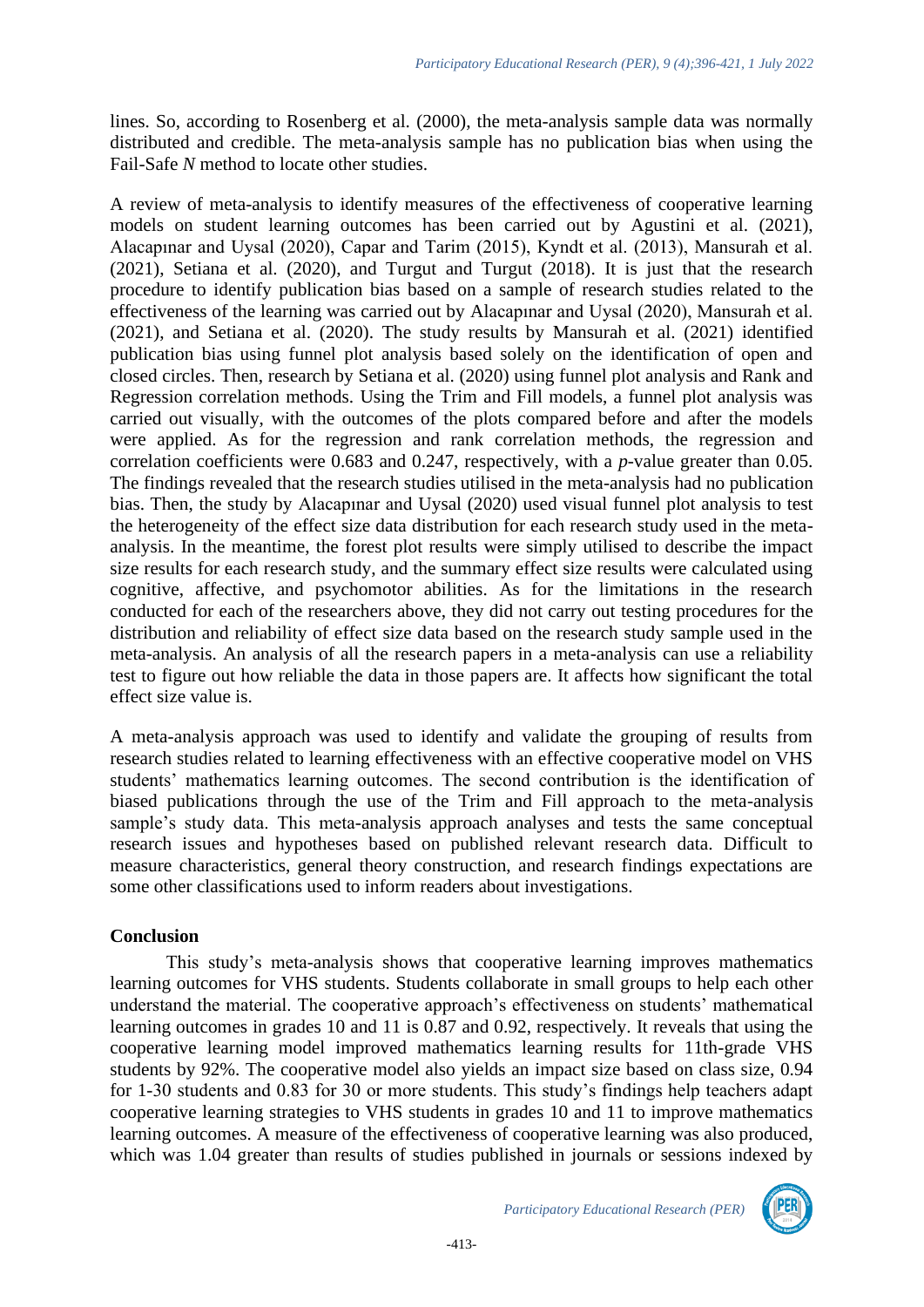Google Scholar. The findings of research investigations in indexed journals SINTA and GARUDA reveal statistically significant effects by theory creation in general. The study's limitations are the grouping of research studies conducted in Indonesia and the descriptive data analysis of research papers used in the meta-analysis published in journals indexed by Google Scholar, GARUDA, and SINTA. Therefore, recommendations for further research use the results of research studies by considering the international scope to provide information to teachers widely in other countries. As an additional measure for journal credibility, the research findings published in journals or seminars that Scopus or other recognised indexers index are considered when categorising literature studies. These results can provide different information on the results of the application of cooperative learning to improve student learning outcomes by theoretical construction in general.

#### **Acknowledgements**

Many thanks to all who assisted researchers. The researcher acknowledges the Ministry of Education and Culture of the Republic of Indonesia for funding his Ph.D. studies at Yogyakarta State University in Educational Research and Evaluation.

### **References**

### **An asterisk (\*) indicates the research findings used in this meta-analysis study.**

- Agustini, K., Wahyuni, D.S., Mertayasa, I.N.E., Wedhanti, N.K., & Sukrawarpala, W. (2021). Student-centered learning models and learning outcomes: Meta-analysis and effect sizes on the students' thesis. *Journal of Physics: Conference Series*, *1810*, 1–9. doi:10.1088/1742-6596/1810/1/012049
- Alacapınar, F.G., & Uysal, H. (2020). The effect of cooperative learning in education: A meta-analysis study. *Research on Education and Psychology (REP)*, *4*(1), 54–72. Retrieved from https://dergipark.org.tr/en/pub/rep/issue/51863/712301
- Aronson, E., Blaney, N., Stephan, C., Sikes, J., & Snapp, M. (1978). *The jigsaw classroom*. Beverly Hills: Sage Publications.
- \*Ayu, G., & Gusmania, Y. (2018). Pengaruh model pembelajaran kooperatif tipe Team Assisted Individualization terhadap hasil belajar matematika siswa [The effect of Team Assisted Individualization cooperative learning model on students' mathematics learning outcomes]. *PYTHAGORAS: Jurnal Program Studi Pendidikan Matematika*, *7*(2), 49–55. https://doi.org/10.33373/pythagoras.v7i2.1319
- Baguma, R., Bagarukayo, E., Namubiru, P., Brown, C., & Mayisela, T. (2019). Using WhatsApp in teaching to develop higher order thinking skills-A literature review using the activity theory lens. *International Journal of Education and Development Using Information and Communication Technology*, *15*(2), 98–116. Retrieved from <https://files.eric.ed.gov/fulltext/EJ1220764.pdf>
- Begg, C.B., & Mazumdar, M. (1994). Operating characteristics of a rank correlation test for publication bias. *Biometrics*, *50*(4), 1088–1101. https://doi.org/10.2307/2533446
- Bertucci, A., Johnson, D.W., Johnson, R.T., & Contea, S. (2016). Effect of task and goal interdependence on achievement, cooperation, and support among elementary school students. *International Journal of Educational Research*, *79*, 97–105. <https://doi.org/10.1016/j.ijer.2016.06.011>
- Borenstein, M., Hedges, L.V., Higgins, J.P.T., & Rothstein, H.R. (2009). *Introduction to meta-analysis*. United Kingdom: John Wiley & Sons Ltd. https://doi.org/10.1002/9780470743386

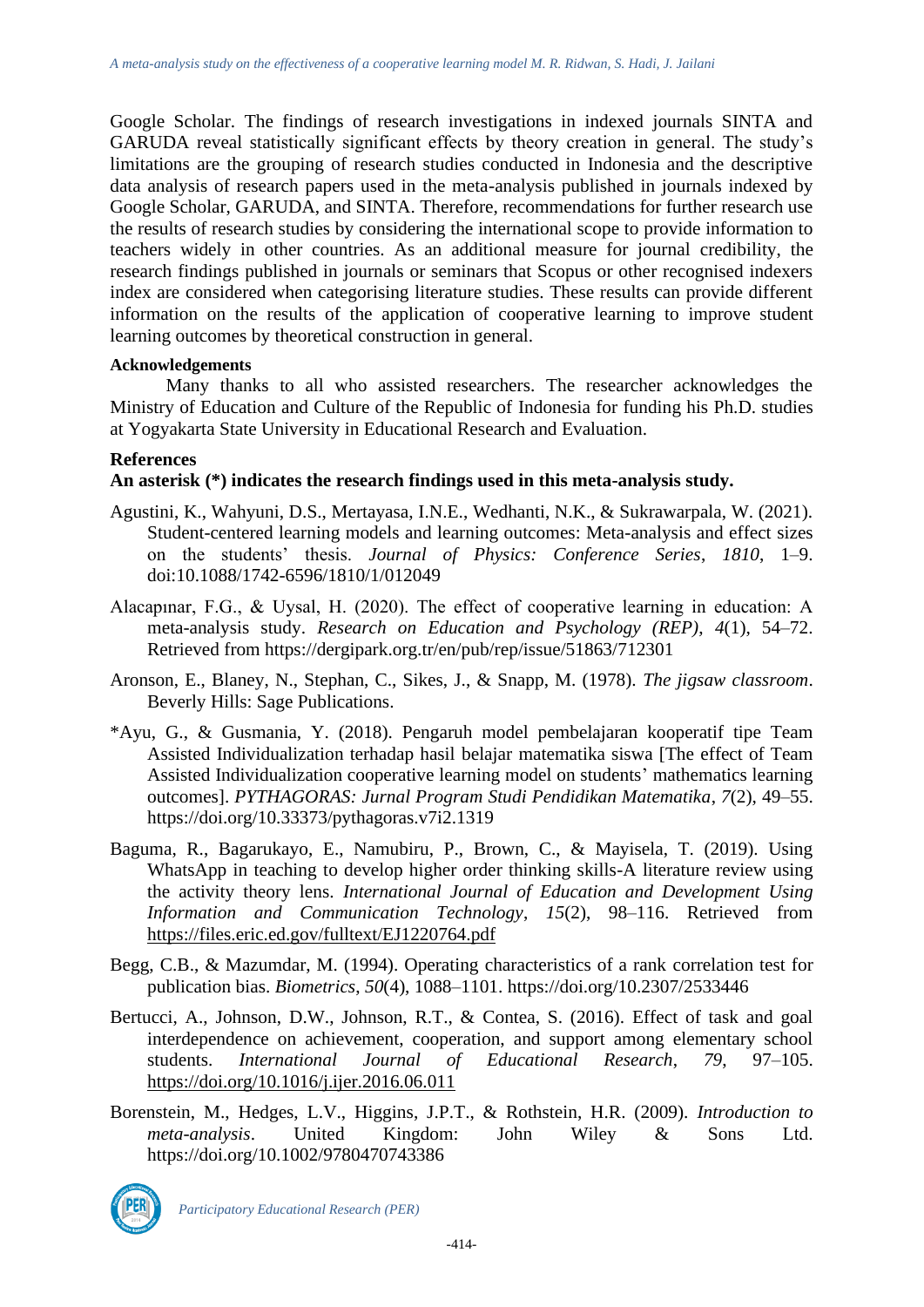- \*Cahayati & Irwan. (2017). Pengaruh model pembelajaran Numbered Head Together (NHT) terhadap hasil belajar matematika siswa di SMK – SPP Negeri Asahan [The influence of Numbered Head Together (NHT) learning model on students' mathematics learning outcomes in SMK – SPP Negeri Asahan]. *Jurnal Mathematics Paedagogic*, *2*(1), 55–60. Retrieved from http://jurnal.una.ac.id/index.php/jmp/article/view/122
- Capar, G., & Tarim, K. (2015). Efficacy of the cooperative learning method on mathematics achievement and attitude: A meta-analysis research. *Educational Sciences: Theory and Practice*, *15*(2), 553–559. https://doi.org/10.12738/estp.2015.2.2098
- Card, N.A. (2012). *Applied meta-analysis for social science research*. New York: The Guilford Press.
- Cohen, L., Manion, L., & Morrison, K. (2007). *Research methods in education, sixth edition*. London and New York: Routledge Taylor & Francis Group. https://doi.org/10.4324/9780203029053
- Cooper, H., Hedges, L.V., & Valentine, J.C. (2009). *The handbook of research synthesis and meta-analysis*. New York: Russell Sage Publication.
- Cooper, H.M. (1989). *Integrating research: A guide for literature reviews*. Newbury Park: Sage.
- Cooper, H.M. (2010). *Research synthesis and meta-analysis (A step by step approach) 4th edition*. Thousand Oaks: SAGE Publications, Inc.
- Cooper, H.M. (2016). *Research synthesis and meta-analysis, fifth edition*. Los Angeles: Sage.
- \*Dhema, M., & Wahyuningsih. (2018). Pengaruh model pembelajaran kooperatif tipe learning together terhadap prestasi belajar matematika pada siswa kelas X SMK Santo Thomas Maumere [The influence of the cooperative learning model type of learning together on mathematics learning achievement in class X students of SMK Santo Thomas Maumere]. *BIRUNIMATIKA*, *3*(3), 1–7. Retrieved from http://jurnal.ikipmumaumere.ac.id/index.php/birunimatika/article/view/95
- \*Dida, M.Y., Safrudin, N., & Mulyani, S. (2018). Pengaruh penggunaan model pembelajaran kooperatif tipe Think Pair Share terhadap hasil belajar matematika siswa kelas XI SMK Negeri 1 Talibura [The effect of the use of Think Pair Share cooperative learning model on mathematics learning outcomes of class XI students of SMK Negeri 1 Talibura]. *BIRUNIMATIKA*, *3*(2), 1–4. Retrieved from http://jurnal.ikipmumaumere.ac.id/index.php/birunimatika/article/view/8
- \*Dunir, I.W. (2019). Pengaruh pendekatan pembelajaran dan minat belajar siswa terhadap hasil belajar matematika di SMK Negeri Kabupaten Tangerang [The influence of learning approach and student interest on mathematics learning outcomes at SMK Negeri Tangerang Regency]. *Jurnal Mandiri: Ilmu Pengetahuan, Seni, dan Teknologi*, *3*(1), 82– 98. https://doi.org/10.33753/mandiri.v3i1.62
- Durlak, J. (1998). Understanding meta-analysis. In L.G. Grimm & P.R. Yarnold (Eds.). *Reading and understanding multivariate statistics* (pp. 319–352). Washington DC: American Psychological Association.
- \*Ebe, R. (2019). Pengaruh model pembelajaran kooperatif tipe Student Team Achievement Division (STAD) terhadap motivasi dan hasil belajar matematika siswa kelas XI TKR SMK Negeri 2 Baubau Tahun Pelajaran 2018/2019 [The effect of cooperative learning model type Student Team Achievement Division (STAD) on motivation and

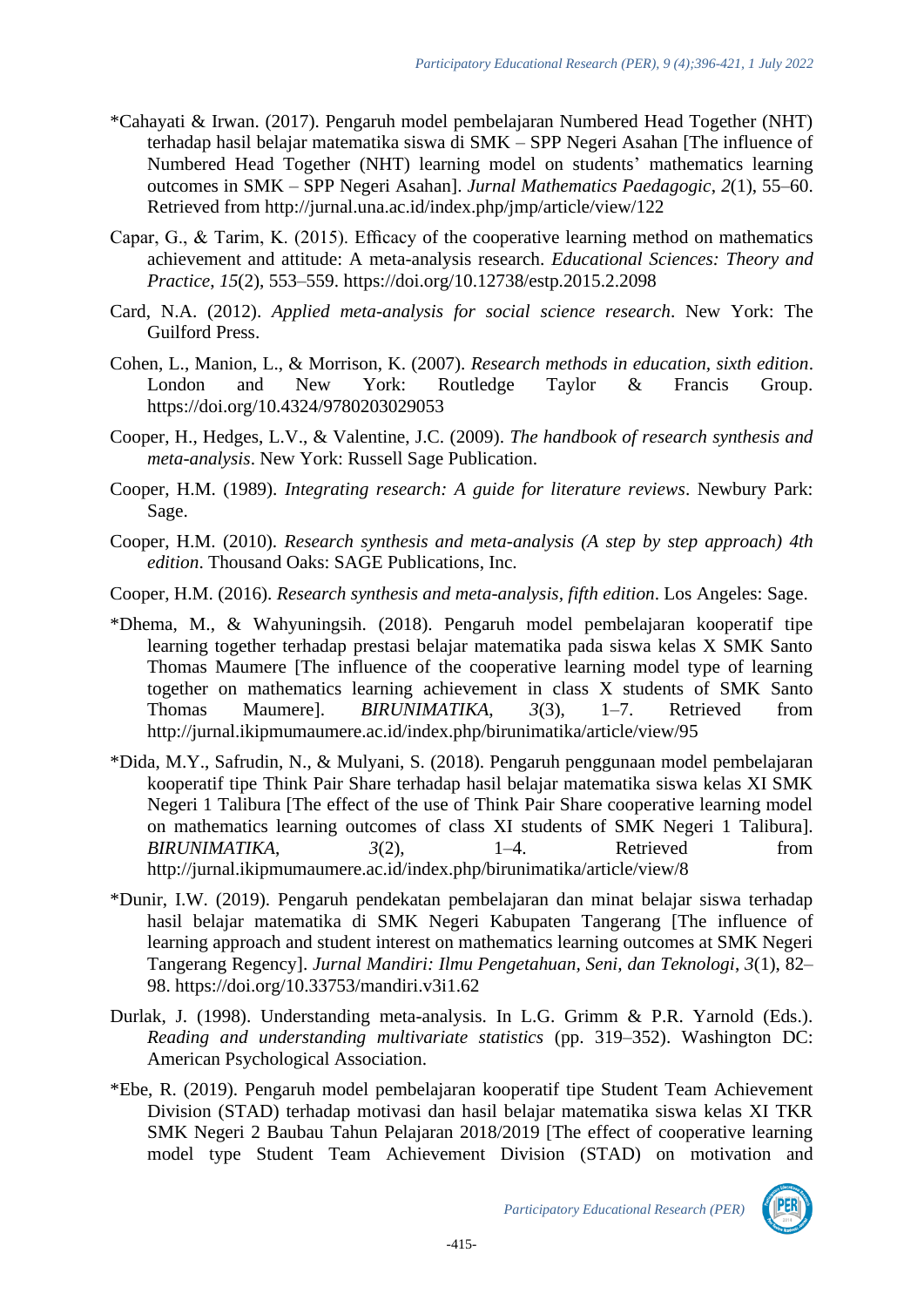mathematics learning outcomes of class XI TKR SMK Negeri 2 Baubau 2018/2019 Academic Year]. *Jurnal Akademik*, *7*(1), 21–31. Retrieved from https://ejournal.lppmunidayan.ac.id/index.php/fkip/article/view/292

- Egger, M., Smith, D.G., Schneider, M., & Minder, C. (1997). Bias in meta-analysis detected by a simple, graphical test. *British Medical Journal*, *315*, 629–634. doi:10.1136/bmj.315.7109.629
- Ellis, P. D. (2010). *The essential guide to effect sizes: Statistical power, meta-analysis, and the interpretation of research result*. New York: Cambridge University Press.
- \*Ernada, K., Hartanto, S., & Gusmania, Y. (2021). Efektifitas model pembelajaran Teams Games Tournaments (TGT) dengan media Ludo terhadap hasil belajar matematika siswa SMK Kolese Tiara Bangsa Batam [The effectiveness of the Teams Games Tournaments (TGT) learning model with Ludo media on the mathematics learning outcomes of SMK Kolese Tiara Bangsa Batam students]. *PYTHAGORAS: Jurnal Program Studi Pendidikan Matematika*, *10*(1), 113–121. Retrieved from https://www.journal.unrika.ac.id/index.php/jurnalphythagoras/article/view/3127
- \*Febriani, S., Khamalnah, Pebrianti, D.L., & Fahminingsih, I. (2020). Pengaruh model pembelajaran Discovery learning terhadap hasil belajar siswa kelas X SMK Muhammadiyah Kajen [The influence of the Discovery learning model on the learning outcomes of class X students at SMK Muhammadiyah Kajen]. *Prosiding Seminar Nasional Pendidikan Matematika*, 227–232. Retrieved from https://proceeding.unikal.ac.id/index.php/sandika/article/view/414
- \*Fitria, N.A., & Leonard. (2015). Efektifitas penerapan metode pembelajaran Cooperative Script terhadap hasil belajar matematika [The effectiveness of the application of cooperative Script learning methods on mathematics learning outcomes]. *Prosiding Seminar Nasional Pendidikan Matematika*, 226–231. Retrieved from https://journal.lppmunindra.ac.id/index.php/repository/article/view/2409
- Glass, G.V. (1982). Meta‐analysis: An approach to the synthesis of research results. *Journal of Research in Science Teaching*, *19*(2), 93–112. https://doi.org/10.1002/tea.3660190202
- Grugnetti, L., & Jaquet, F. (2005). A mathematical competition as a problem solving and a mathematical education experience. *Journal of Mathematical Behavior*, *24* (3-4), 373– 384. https://doi.org/10.1016/j.jmathb.2005.09.012
- Hadi, S. (2005). *Pendidikan matematika realistik dan implementasinya [Realistic mathematics education and its implementation]*. Banjarmasin, Indonesia: Tulip.
- Haller, C.R., Gallagher, V.J., Weldon, T.L., & Felder, R.M. (2000). Dynamics of peer education in cooperative learning workgroups. *Journal of Engineering Education*, *89*(3), 285–293. https://doi.org/10.1002/j.2168-9830.2000.tb00527.x
- Hartung, J., Knapp, G., & Sinha, B.K. (2008). *Statistical meta-analysis with applications*. New York: John Wiley and Sons.
- Hattie, J. (2009). *Visible Learning: A synthesis of over 800 meta-analyses relating to achievement*. London: Routledge.
- Hedges, L.V. (1983). A random effects model for effect sizes. *Psychological Bulletin*, *93*(2), 388–395. https://doi.org/10.1037/0033-2909.93.2.388
- Hedges, L.V., & Olkin, I. (1985). *Statistical methods for meta-analysis*. London: Academic Press.



*Participatory Educational Research (PER)*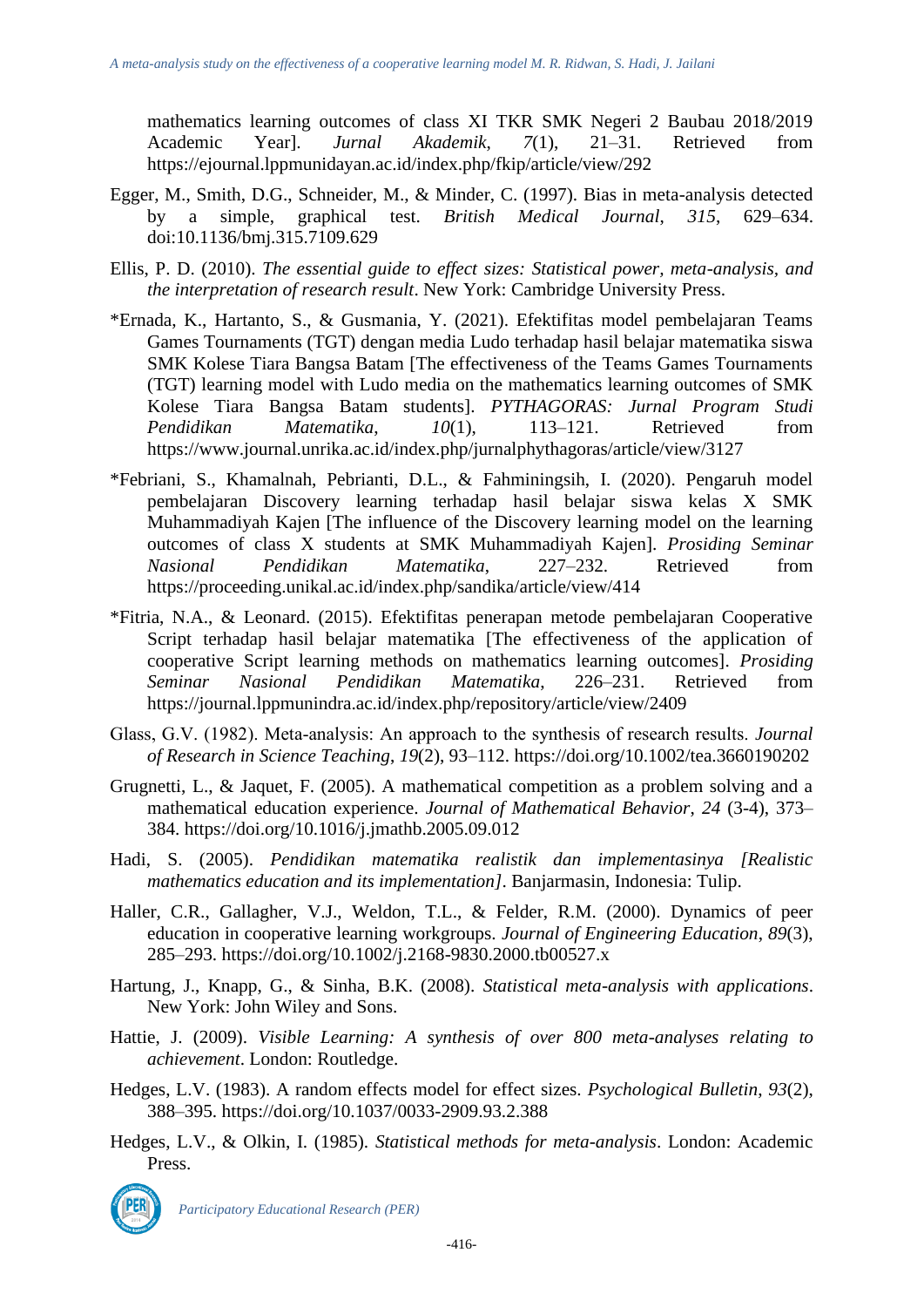- Higgins, J.P.T., Thompson, S.G., Deeks, J.J., & Altman, D.G. (2003). Measuring inconsistency in meta-analyses. *British Medical Journal*, *327*(7414), 557–560. doi:10.1136/bmj.327.7414.557
- Higgins, J., & Thompson, S.G. (2002). Quantifying heterogeneity in a meta-analysis. *Statistics in Medicine*, *21*, 1539–1558. doi: 10.1002/sim.1186
- Höffler, T.N., & Leutner, D. (2007). Instructional animation versus static pictures: A metaanalysis. *Learning & Instruction*, *17* (6), 722–738. https://doi.org/10.1016/j.learninstruc.2007.09.013
- Hunter, J. E., & Schmidt, F. L. (2004). *Methods of meta-analysis: Correcting error and bias in research findings*. London, UK: Sage.
- \*Islami, S., & Yondri, S. (2016, October). Perbedaan hasil belajar siswa dalam pembelajaran kooperatif tipe Jigsaw dengan konvensional [Differences in student learning outcomes in Jigsaw cooperative learning with conventional types]. Paper presented at the National Conference of Applied Engineering, Business and Information Technology, Politeknik Negeri Padang, Indonesia. Retrieved from https://www.researchgate.net/publication/322675318
- Israel, H., & Richter, R. (2011). A guide to understanding meta-analysis. *Journal of Orthopedic Sports Physical Therapy*, *41*(7), 496–504. doi:10.2519/jospt.2011.3333
- Johnson, D.W., Johnson, R.T., & Smith, K.A. (2014). Cooperative learning: Improving university instruction by basing practice on validated theory. *Journal on Excellence in College Teaching*, *25*(3&4), 85–118. Retrieved from http://celt.miamioh.edu/ject/fetch.php?id=594
- Kalaian, S.A., & Kasim, R.M. (2014). A meta-analytic review of studies of the effectiveness of smallgroup learning methods on statistics achievement. *Journal of Statistics Education*, *22*(1), 1–20. https://doi.org/10.1080/10691898.2014.11889691
- Kumar, R. (2017). *The effect of collaborative learning on enhancing student achievement: A meta-analysis*. Concordia University, Canada.
- Kyndt, E., Raes, E., Lismont, B., Timmers, F., Cascallar, E., & Dochy, F. (2013). A metaanalysis of the effects of face-to-face cooperative learning. Do recent studies falsify or verify earlier findings? *Educational Research Review*, *10*, 133–149. <https://doi.org/10.1016/j.edurev.2013.02.002>
- Lipsey, M.W., & Wilson, D.B. (2001). Practical meta analysis overview. California: SAGE Publications, Inc.
- Mansurah, R., Wahyuningsih, S., Insani, N., & Syaharuddin. (2021). Meta-analisis: model kooperatif two stay two stray terhadap hasil belajar [Meta-analysis: Two Stay Two Stray cooperative model on learning outcomes]. *Jurnal Elementary*, *4*(2), 97–102. Retrieved from https://journal.ummat.ac.id/index.php/elementary/article/view/5209
- Mullen, B., Muellerleile, P., & Bryant, B. (2001). Cumulative meta-analysis: A consideration of indicators of sufficiency and stability. *Personality and Social Psychology Bulletin*, *27*(11), 1450–1462. https://doi.org/10.1177/01461672012711006
- Mustofa, & Yuwana, H. S. (2016). The development of appreciation learning model of indonesia literature based critical discourse analysis to improve the students' critical thinking skill. *Journal of Education and Practice*, *7*(33), 166–175. Retrieved from https://www.iiste.org/Journals/index.php/JEP/article/view/34142/0

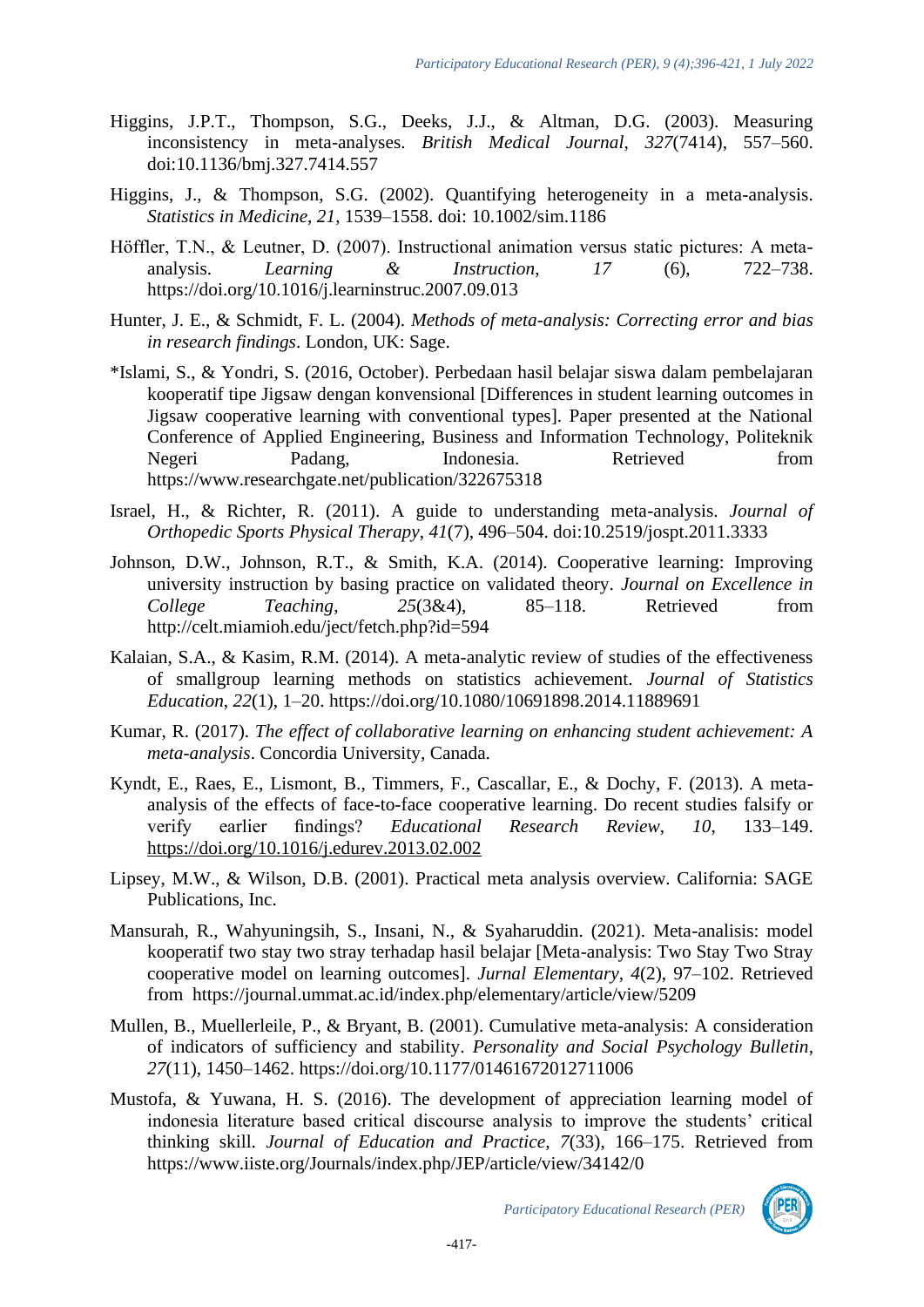- \*Natalia, & Leonard. (2015). Pengaruh metode pembelajaran Team Assisted Individualization terhadap hasil hasil belajar matematika pada Sekolah Menengah Kejuruan Darul Ma'Arif Jakarta [The effect of Team Assisted Individualization learning methods on mathematics learning outcomes at Darul Ma'Arif Vocational High School Jakarta]. *Prosiding Seminar Nasional Pendidikan Matematika*, 203–210. Retrieved from https://journal.lppmunindra.ac.id/index.php/repository/article/view/2394
- Parveen, Q., Yousuf, M.I., & Mustafa, S. (2017). An experimental study on the effect of cooperative learning on students' academic achievement and students' perceptions towards cooperative learning. The Anthropologist, 27(1–3), 69–76. towards cooperative learning. *The Anthropologist*, *27*(1–3), 69–76. https://doi.org/10.1080/09720073.2017.1311670
- Petticrew, M., & Roberts, H. (2006). *Systematic reviews in the social sciences: A practical guide*. Malden: Blackwell Publishing.
- \*Rahayu, E., Murni, A., & Sakur. (2017). Pengaruh penerapan teknik Kancing Gemerincing dalam pembelajaran kooperatif tipe STAD terhadap hasil belajar matematika siswa kelas X SMK Kesehatan Pro-skill Indonesia [The effect of the application of the Clinking Button technique in STAD type cooperative learning on mathematics learning outcomes of class X Students of Indonesian Pro-skill Health Vocational Schools]. *Jurnal Online Mahasiswa Fakultas Keguruan Dan Ilmu Pendidikan Universitas Riau*, *4*(1), 1–12. Retrieved from https://jom.unri.ac.id/index.php/JOMFKIP/article/view/12482
- \*Ramadhani, K., & Azis, Z. (2020). Efektivitas model pembelajaran Tipe Team Assisted (TAI) terhadap hasil belajar matematika pada siswa SMK PAB 2 Helvetia Medan T.P 2019/2020 [The effectiveness of the Team Assisted (TAI) type learning model on mathematics learning outcomes in SMK PAB 2 Helvetia Medan students for the 2019/2020 Academic Year]. *Journal Mathematics Education Sigma (JMES)*, *1*(1), 34– 40. Retrieved from http://jurnal.umsu.ac.id/index.php/jmes/article/view/4025/0
- Rattanatumma, T., & Puncreobutr, V. (2016). Assessing the effectiveness of STAD model and problem based learning in mathematics learning achievement and problem solving ability. *Journal of Education and Practice*, *7*(12), 194–199. Retrieved from https://iiste.org/Journals/index.php/JEP/article/view/29885
- Retnawati, H., Apino, E., Kartianom, Djidu, H., & Anazifa, R.D. (2018). *Pengantar meta analisis [Introduction to meta-analysis]*. Yogyakarta: Parama Publishing.
- Ridwan, M.R., Retnawati, H., Hadi, S., & Jailani. (2021). The effectiveness of innovative learning on mathematical problem-solving ability : A meta-analysis. *International Journal of Research in Education and Science*, *7*(3), 910–932. https://doi.org/10.46328/ijres.2287
- Ridwan, M.R., Retnawati, H., Hadi, S., & Jailani. (2022). Teachers' perceptions in applying mathematics critical thinking skills for middle school students : A case of phenomenology. *Anatolian Journal of Education*, *7*(1), 1–16. https://doi.org/10.29333/aje.2022.711a
- Rodzalan, S.A., & Saat, M. (2015). The perception of critical thinking and problem-solving skill among malaysian undergraduate students. *Procedia-Social Behaviour Science*, *17*(2), 25–32.<https://doi.org/10.1016/j.sbspro.2015.01.425>
- Rosenberg, M., Adams, D., & Gurevitch, J. (2000). *MetaWin statistical software for metaanalysis version 2.0*. Massachusetts, MA: Sinauer Associates Inc.

Rosenthal, R. (1979). The file drawer problem and tolerance for null results. *Psychological* 

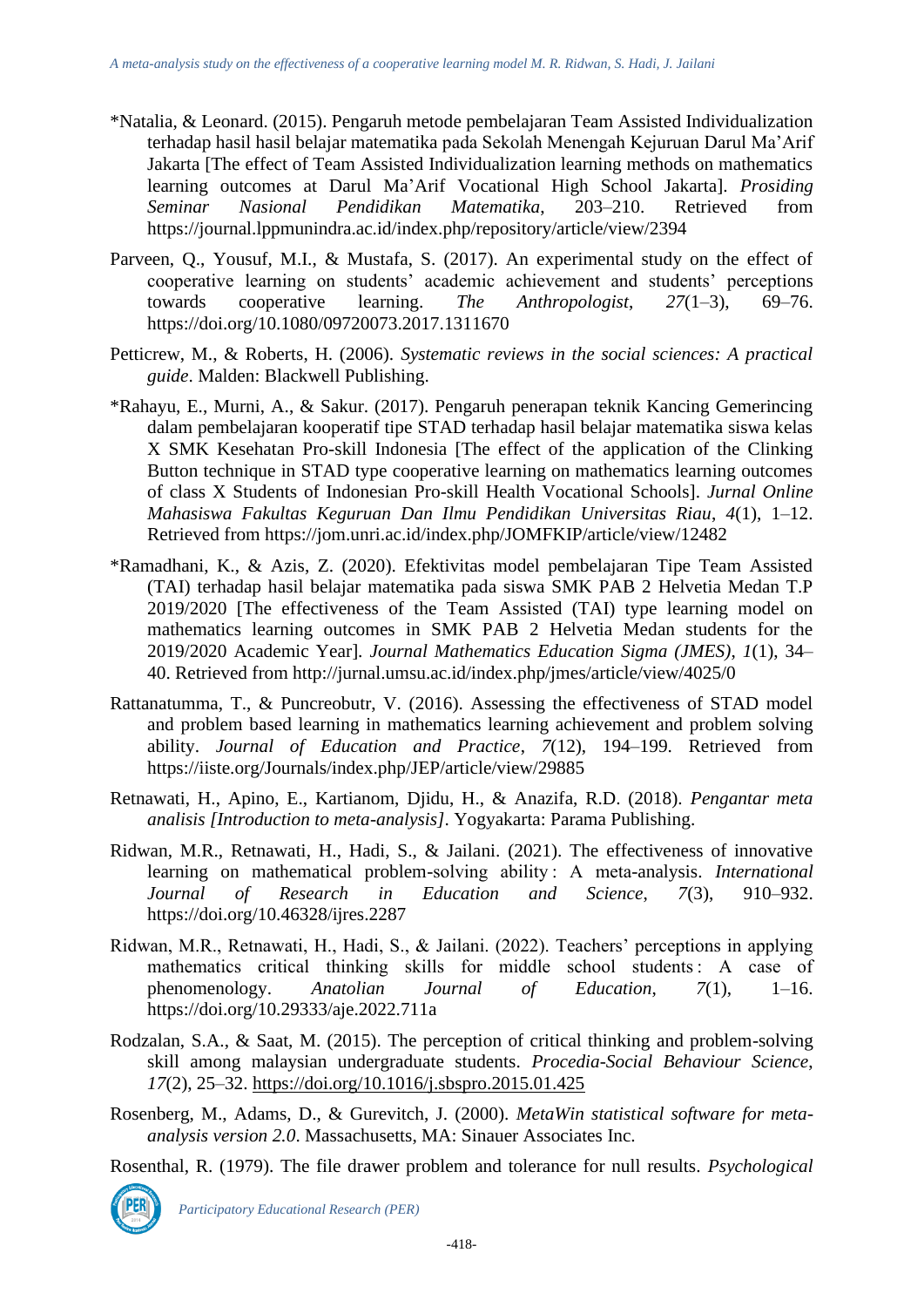*Bulletin*, *86*(3), 638–641. [https://doi.org/10.1037/0033-2909.86.3.638](https://psycnet.apa.org/doi/10.1037/0033-2909.86.3.638)

- Rosenthal, R. (1991). *Meta-analytic procedures for social research (revised ed.)*. Newbury Park: Sage.
- Rothstein, H.R., Sutton, A.J., & Borenstein, M. (2005). *Publication bias in meta-analysis: Prevention, assessment and adjustments*. Chichester: John Wiley.
- Saborit, J.A., Fernandez-Rıo, J., Cecchini, J.A., Mendez-Gimenez, A., & Alonso, D. (2016). Teachers' attitude and perception towards cooperative learning implementation: Influence of continuing training. *Teaching and Teacher Education*, *59*, 438–445. https://doi.org/10.1016/j.tate.2016.07.020
- San, I., & Kis, A. (2018). Effect of traditional methods in geometry and numbers learning domains on academic achievement: A meta-analysis study. *International Journal of Research in Education and Science*, *4*(2), 544–554. https://doi.org/10.21890/ijres.428950
- Santangelo, T., & Tomlinson, C.A. (2012). Teacher educators' perceptions and use of differentiated instruction practices: An exploratory investigation. *Action in Teacher Education*, *34*(4), 309–327.<https://doi.org/10.1080/01626620.2012.717032>
- \*Saragih, E.M. (2019). Pengaruh model pembelajaran learning starts with a question terhadap hasil belajar matematika siswa pada materi matriks kelas X SMK-SPP Negeri Asahan Tahun Ajaran 2016/2017 [The influence of the learning starts with a question learning model on students' mathematics learning outcomes in matrix materials for class X SMK-SPP Asahan State Academic Year 2016/2017]. *Jurnal Dialog*, *8*(2), 848–854. Retrieved from http://jurnal.una.ac.id/index.php/jd/article/view/642
- Setiana, D.S., Ili, L., Rumasoreng, M.I., & Prabowo, A. (2020). Relationship between Cooperative learning method and students' mathematics learning achievement: A metaanalysis correlation. *Al-Jabar: Jurnal Pendidikan Matematika*, *11*(1), 145–158. <https://doi.org/10.24042/ajpm.v11i1.6620>
- \*Setiawan, N.D., Susilowati, D., & Farahsanti, I. (2020). Pengaruh model pembelajaran kooperatif tipe Numbered Heads Together terhadap prestasi belajar ditinjau dari kemampuan awal [The influence of Numbered Heads Together type of cooperative learning model on learning achievement in terms of initial ability]. *Jurnal Pendidikan, Sains Sosial, dan Agama*, *6*(2), 19–27. https://doi.org/10.53565/pssa.v6i2.196
- \*Setyawan, A., & Leonard. (2017). Pengaruh model pembelajaran Contextual Teaching and Learning (CTL) terhadap hasil belajar matematika [The effect of Contextual Teaching and Learning (CTL) learning model on mathematics learning outcomes]. *Prosiding Diskusi Panel Nasional Pendidikan Matematika*, 736–745. Retrieved from https://journal.lppmunindra.ac.id/index.php/repository/article/view/1954
- Sharan, Y. (2010). Cooperative learning for academic and social gains: Valued pedagogy, problematic practice. *European Journal of Education*, *45*(2), 300–313. https://doi.org/10.1111/j.1465-3435.2010.01430.x
- Slavin, R.E. (1983). *Cooperative learning*. New York: Longman.
- Slavin, R.E. (1986). *Using student team learning (3rd ed.)*. Johns Hopkins University: Center for Research on Elementary and Middle Schools, Baltimore.
- Slavin, R.E. (1989). Research on cooperative learning: Consensus and controversy. *Educational Leadership*, *47*(4), 52–54. Retrieved from ttps://www.researchgate.net/publication/238066205

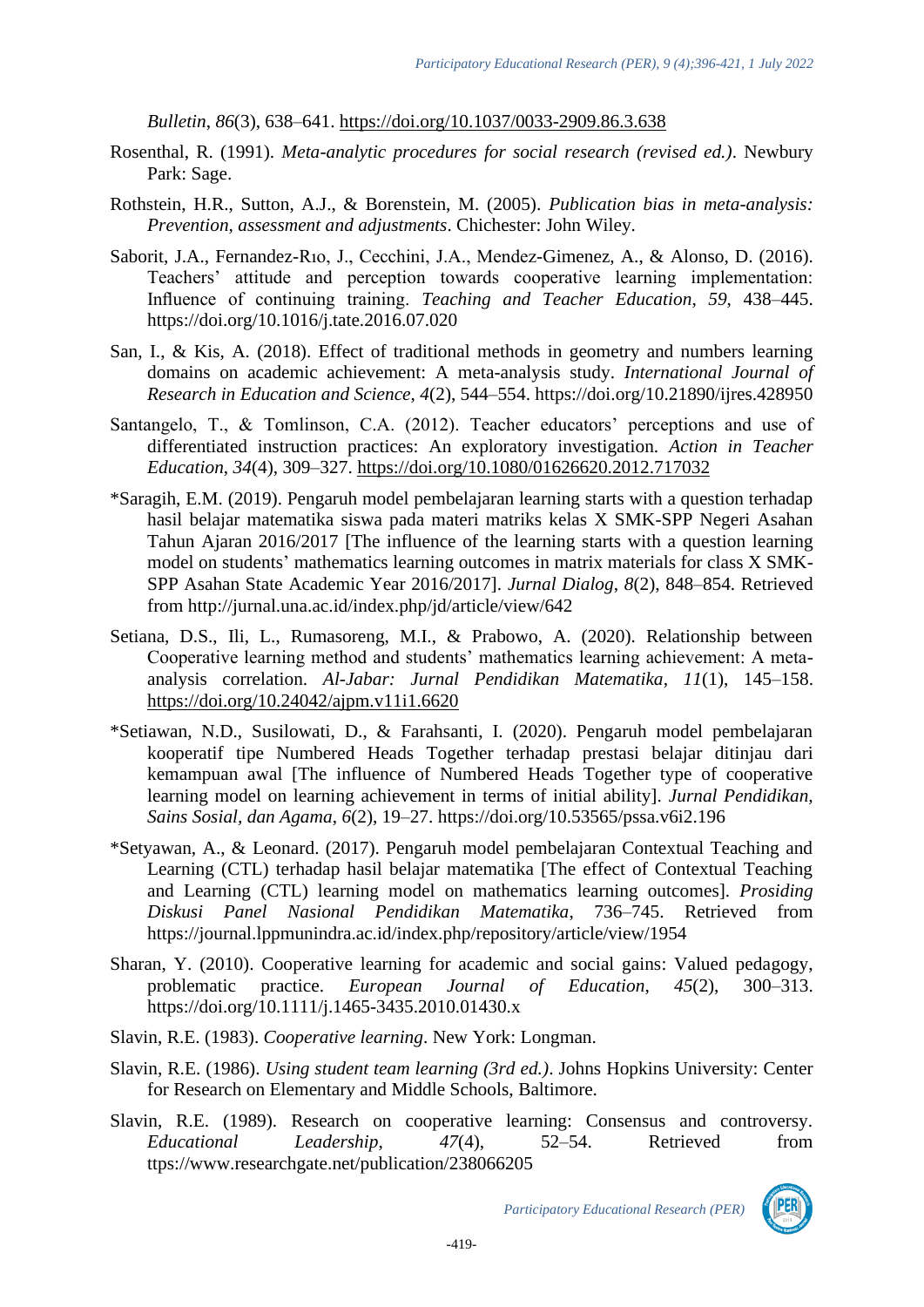- Slavin, R.E., Leavey, M.B., & Madden, N.A. (1984). Combining cooperative learning and individualized instruction: Effects on student mathematics achievement, attitudes, and<br>behaviors. Elementary School Journal, 84(4), 409–422. Retrieved from behaviors. *Elementary School* https://www.journals.uchicago.edu/doi/10.1086/461373
- Slavin, R.E., & Cooper, R. (1999). Improving intergroup relations: Lessons learned from cooperative learning programs. *Journal of Social Issues*, *55*(4), 647–663. [https://doi.org/10.1111/0022-4537.00140](https://psycnet.apa.org/doi/10.1111/0022-4537.00140)
- Smets, W., & Struyven, K. (2018). Realist review of literature on catering for different instructional needs with preteaching and extended instruction. *Education Sciences*, *8*(113), 1–8.<https://doi.org/10.3390/educsci8030113>
- Springer, L., Stanne, M.E., & Donovan, S.S. (1999). Effects of small-group learning on undergraduates in science, mathematics, engineering and technology: A meta-analysis. *Review of Educational Research*, *69*, 21–52. https://doi.org/http://dx.doi.org/10.2307/1170643
- Stevens, R.J., Madden, N.A., Slavin, R.E., & Farnish, A.M. (1987). Cooperative integrated reading and composition: Two field experiments. *Reading Research Quarterly*, *22*, 433– 454.<https://doi.org/10.2307/747701>
- \*Sudirman. (2015). Pengaruh model belajar aktif tipe Giving Question and Getting Answer (GQGA) terhadap prestasi belajar matematika siswa [The effect of active learning model Giving Questions and Getting Answers (GQGA) on students' mathematics learning achievement]. *Gema Wiralodra*, *6*(1), 1–6. Retrieved from https://gemawiralodra.unwir.ac.id/index.php/gemawiralodra/article/view/118
- Sultana, N., Yousuf, M.I., Din, M.N.U., & Rehman, S. (2009). The higher the quality of teaching the higher the quality of education. *Contemporary Issues in Education Research (CIER)*, *2*(3), 59–64.<https://doi.org/10.19030/cier.v2i3.1088>
- \*Sumiati, & Sumartono. (2017). Pengaruh model pembelajaran kooperatif tipe Teams Games Tournament (TGT) terhadap hasil belajar matriks (studi kasus pada siswa kelas X-G program keahlian RPL SMK Senopati Sedati Sidoarjo) [The effect of Teams Games Tournament (TGT) cooperative learning model on matrix learning outcomes (Case study on class X-G students of RPL expertise program at SMK Senopati Sedati Sidoarjo)]. *Jurnal Ilmiah Soulmath: Jurnal Edukasi Pendidikan Matematika*, *5*(1), 8–13. https://doi.org/https://doi.org/10.25139/sm.v5i1.452
- Surian, A., & Damini, M. (2014). "Becoming" a cooperative learner-teacher. *Anales De Psicologı´a [Annals Of Psychology]*, *30*(3), 808–817. http://dx.doi.org/10.6018/analesps.30.3.201521
- \*Suryani, P., Agustyaningrum, N., & Hasibuan, N.H. (2019). Pengaruh model pembelajaran Teams Games Touraments dengan permainan monopoli terhadap hasil belajar matematika di SMK Kolese Tiara Bangsa [The influence of the Teams Games Tournaments learning model with monopoly games on mathematics learning outcomes at Tiara Bangsa Vocational High School]. *PYTHAGORAS: Jurnal Program Studi Pendidikan Matematika*, *8*(2), 99–104. https://doi.org/10.33373/pythagoras.v8i2.2011
- \*Thifal, R.F., Sujadi, A.A., & Arigiyati, T.A. (2020). Efektivitas model pembelajaran Jigsaw terhadap hasil belajar matematika siswa SMK [The effectiveness of the Jigsaw learning model on the mathematics learning outcomes of Vocational High School Students]. *UNION: Jurnal Pendidikan Matematika*, *8*(2), 175–184. Retrieved from